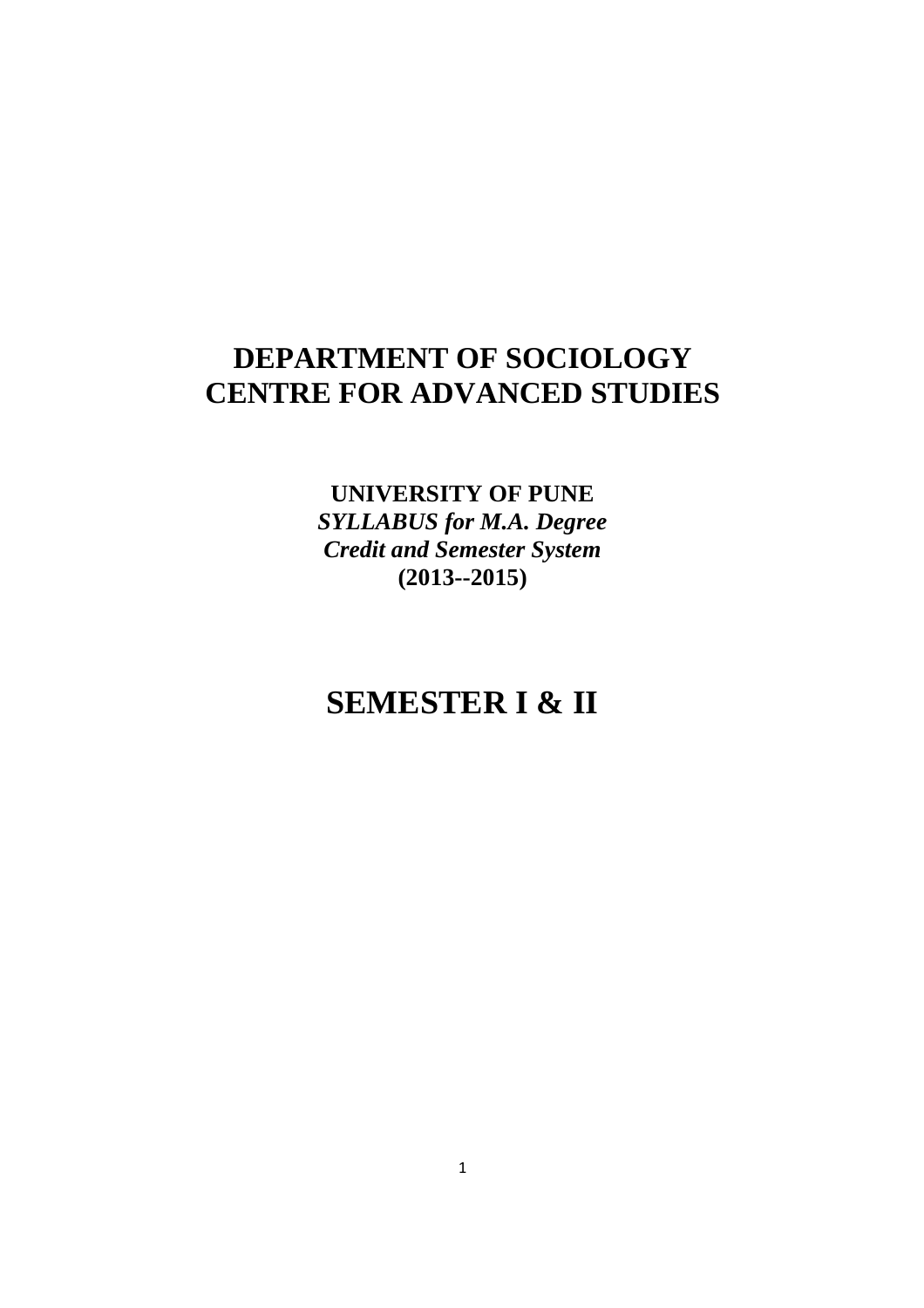# **Rules and Regulations for Credit and Semester System in Post-Graduate Department of the University w.e.f . Academic Year 2013- 2015**

## **I. Admission and Conduct of the Credit System**

- 1. The M.A./M.Sc. degree will be awarded to students who complete a total of 64 credits (Social Sciences and Humanities) and 100 credits (Sciences) in a minimum of two years for completing on an average 16 credits per semester (Social Sciences and Humanities) and on an average 25 credits per semester (Sciences). Except practical credits wherever applicable, students may be allowed to complete less courses per semester on a condition they complete the degree in a maximum of four years. This facility will be available subject to the availability of concerned courses in a given semester and with a maximum variation of 25 percent credits (in case of fresh credits) per semester.
- 2. A student may offer courses equivalent to 25 per cent credits during each semester from any other department than the one where s/he is registered (subject to Rule II.8.e below). In case a student wishes to take all courses from the parent department s/he can also do so.
- 3. Each credit will be equivalent to 15 hours.
- 4. The department can announce seminar courses to introduce students to research done by the faculty. Seminar credits are to be conducted through discussion and presentation by the student and the personal guidance of the teacher. Seminars shall not exceed a maximum of 2 credits.
- 5. Each department should decide the minimum eligibility for all the credits as well as for seminar credits.
- 6. The Departmental Committee consisting of all teachers in the department
	- a. will nominate the faculty for each course to be taught in the department;
	- b. will approve the plan for the evaluation prepared by the faculty for the credits concerned as internal continuous assessment of 50 percent from among the 9 given in the III.11 below. Ordinarily the teacher may opt for an internal assessment procedure other than written exams;
	- c. will evolve the norms for evaluating oral examinations whenever necessary in relation to term paper/assignments;
	- d. will be the Board of Examination and will nominate the faculty concerned as the paper setter and examiner for the semester-end examination (50 percent component);
	- e. will decide eligibility norms for students from other departments offering courses at the department;
	- f. will identify the core credits that a student registered in the department must necessarily study to obtain a post-graduate degree in that subject;
	- g. will announce at the commencement of each semester which credits are available to student from other departments;
	- h. will take appropriate decisions in the cases of readmissions of students during transition from Old to Revised syllabus by deciding which credits from the Revised syllabus are equivalent to credits from the Old syllabus;
	- i. will revise the syllabus at least every five years;
	- j. will nominate an examination committee from among faculty members for every academic year where the total existing faculty strength is more than ten;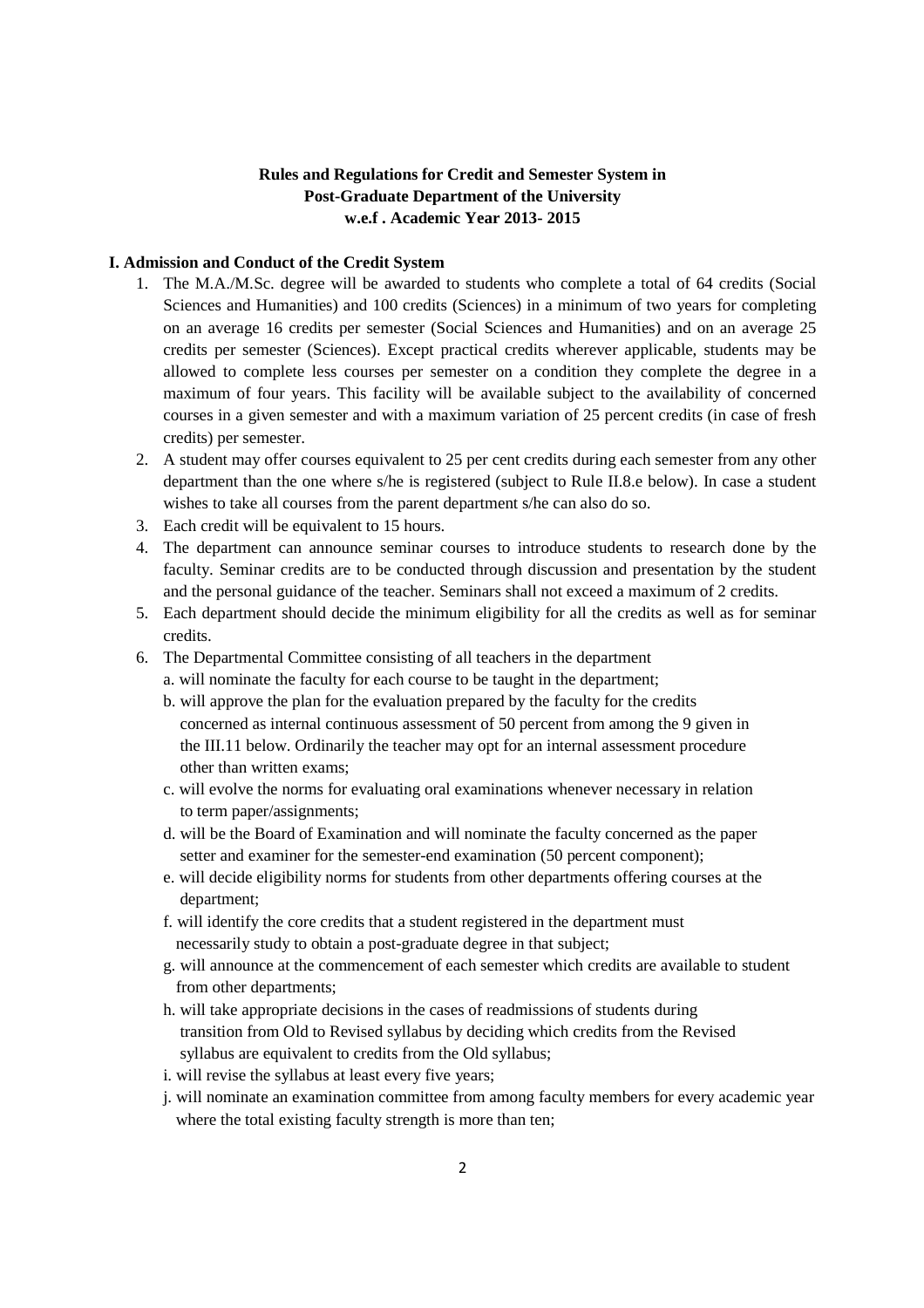- k. In departments where a Departmental Examination Committee (DEC) exists under the Academic Flexibility programme, the DEC will continue to function as before.
- 7. Regular Students can also audit for extra credits if the departmental committee agrees. student must at the commencement of the semester communicate which credits s/he is going to audit. Such Audited credits will be mentioned separately in the Grade sheet.
- 8. Regular students can offer extra courses from their own department or from other departments. In such cases, students shall specify the Extra Credit and this will be so noted on their Grade sheets. However, the grades of the Extra credits shall NOT be counted for arriving at GPA.
- 9. University departments will also permit students to be admitted as casual students and enroll themselves for one to sixteen credits (Social Sciences and Humanities) and one to twenty credits (Sciences) per semester.
- 10. There will be no mid-way change over from credit system to non-credit or external examination or vice versa.

\*\*\*

# **II. EXAMINATION RULES**

- 1. Each course will have:
- a) 50% of marks as semester-end examination of minimum 30 minutes to maximum 40 minutes per credit and
- b) 50% marks for internal (i.e. in-semester) assessment.
- 2. 2. The student has to obtain forty percent marks in the combined examination of In-Semester assessment and Semester-End assessment with a minimum passing of thirty percent in both these separately.
- 3. To pass, a student shall have to get minimum aggregate 40% marks (E and above on grade point scale) in each course.
- 4. If a student misses an internal assessment examination he/she will have a second chance with the permission of the teacher concerned. Such a second chance shall not be the right of the student; it will be the discretion of the teacher concerned to give or not to give second chance to a student to appear for internal assessment.
- 5. Students who have failed semester-end exam may reappear for the semester end exam only twice in subsequent period. The student will be finally declared as failed if s\he does not pass in all credits within a total period of four years. After that, such students will have to seek fresh admission as per the admission rules prevailing at that time.
- 6. A student cannot register for the third semester, if s/he fails to complete 50% credits of the total credits expected to be ordinarily completed within two semesters.
- 7. Internal marks will not change. A student cannot repeat Internal Assessment. In case s/he wants to repeat internal s/he can do so only by registering for the said courses during the 5th/the 6th semester whichever is applicable.
- 8. There shall be Revaluation of the answer scripts of Semester-End examination but not of internal assessment papers as per Ordinance no.134 A & B.
- 9. Internal Assessment answer books may be shown to the students concerned but not the endsemester answer scripts.
- 10. While marks will be given for all examinations, they will be converted into grades. The semester end and final grade sheets and transcripts will have only grades and grade points average.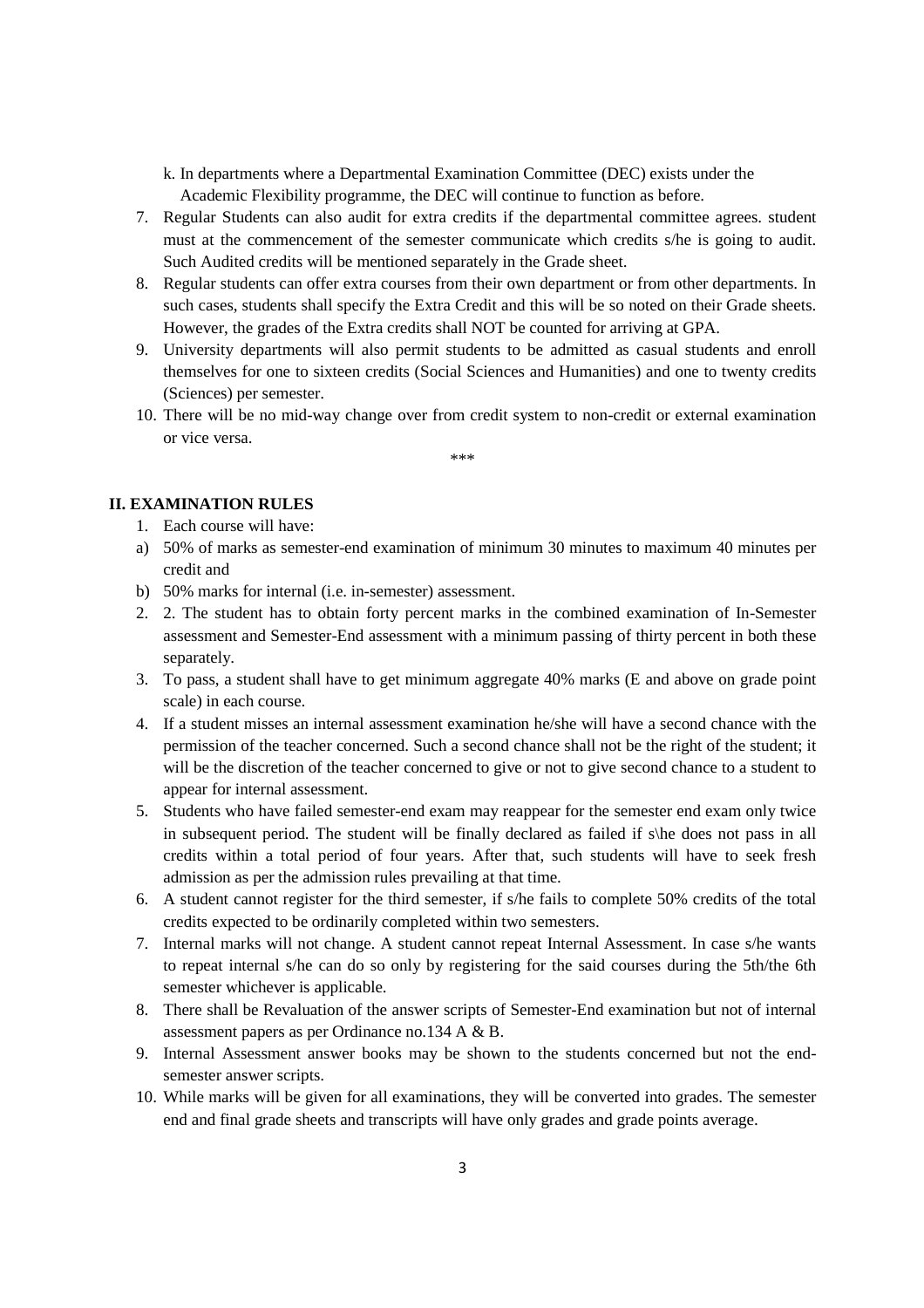- 11. In subjects or departments where Project work is part of the credits, the Project will consist of not more than ten percent of the total credits for the degree course.
- 12. Each credit will have an internal (continuous) assessment of 50% of marks and a teacher must select a variety of procedures for examination such as:
	- i. Written Test and / or Mid Term Test (not more than one for each course);
	- ii. Term Paper;
	- iii. Journal/Lecture/Library notes;
	- iv. Seminar presentation;
	- v. Short Quizzes;
	- vi. Assignments;
	- vii. Extension Work;
	- viii. Research Project by individual students or group of students; or
	- ix. An Open Book Test (with the concerned teacher deciding what books are to be allowed for this purpose.)
- 13. The system of evaluation will be as follows: Each assignment/test will be evaluated in terms of grades. The grades for separate assignments and the final (semester-end) examination will be added together and then converted into a grade and later a grade point average. Results will be declared for each semester and the final examination will give total grades and grade point average.

| <b>Marks</b> | Grade           | Grade  |
|--------------|-----------------|--------|
|              |                 | Points |
| 100 to 75    | O: Outstanding  | 06     |
| 74 to 65     | A: very Good    | 05     |
| 64 to 55     | B: Good         | 04     |
| 54 to 50     | C: Average      | 03     |
| 49 to 45     | D: Satisfactory | 02     |
| 44 to 40     | E: Pass         | 01     |
| $39$ to $0$  | F: Fail         |        |

## 14. Final Grade Points

| <b>Grade Points</b> | <b>Final Grade</b>          |
|---------------------|-----------------------------|
| $05.00 - 6.0$       |                             |
| 04.50-4.99          |                             |
| 03.50-4.49          | B                           |
| 02.50-3.49          | $\mathcal{C}_{\mathcal{C}}$ |
| 01.50-2.49          | ו ו                         |
| 00.50-1.49          | E                           |
| $00-00-0.49$        |                             |

15. Grade Point Average = Total Amount of Grade Points Earned **X** Credit hrs for each course Total Credits Hours

16. 'B' Grade is equivalent to at least 55% of the marks as per circular No.UGC 1298/[4619]UNI-4 dated December 11, 1999.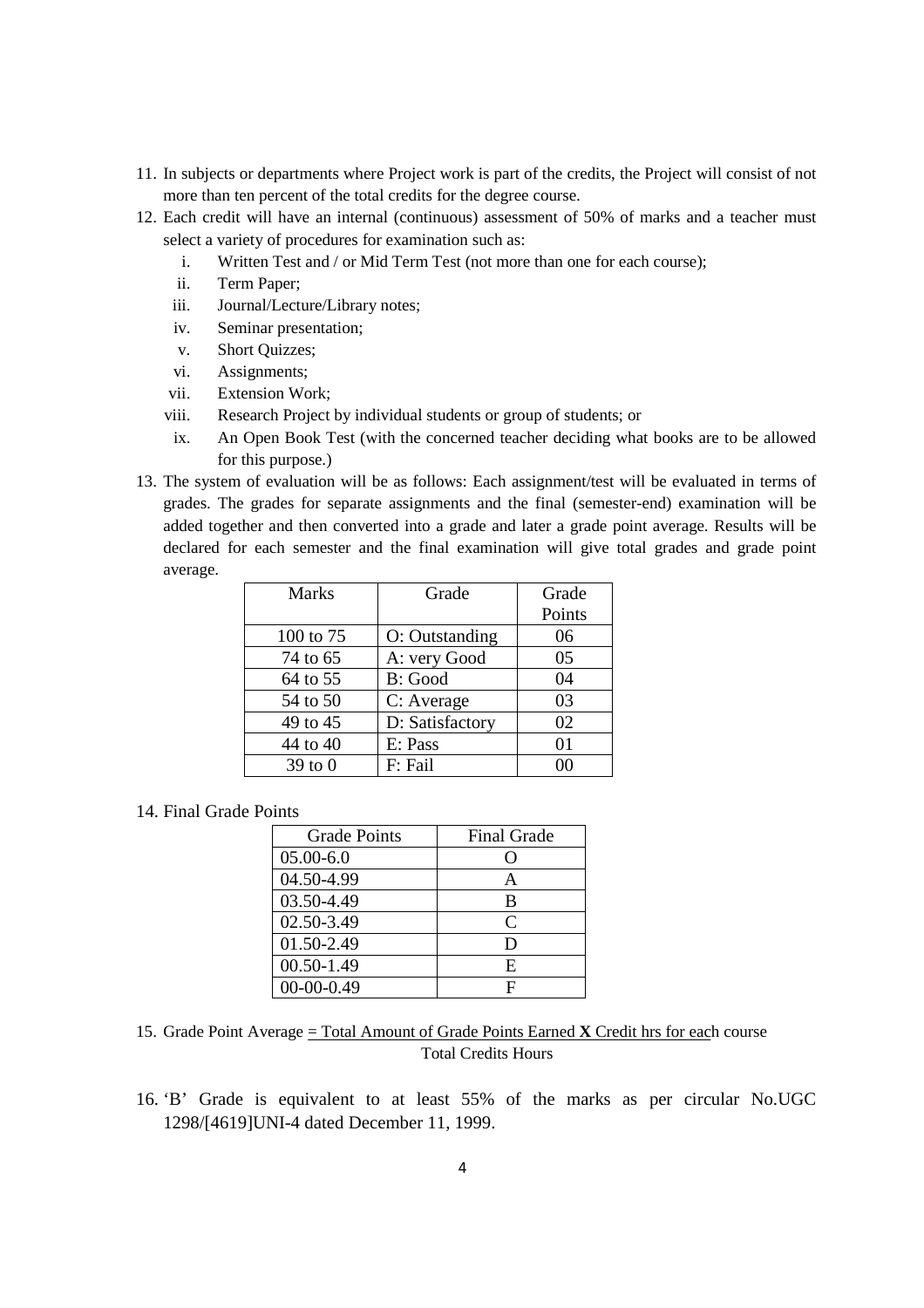- 17. The formula for GPA will be based on Weighted Average. The final GPA will not be printed unless a student passes courses equivalent to minimum 100 credits, 80 credits or 64 credits as the case may be.
- 18. A seven point grade system [guided by the Government of Maharashtra Resolution No. NGV-1298/[4619]/UNI.4 dt. December 11, 1999 and the University regulations] will he followed uniformly for Science, Arts, Mental, Moral and Social Sciences. The corresponding grade table is detailed in II.14 above.
- 19. If the GPA is higher than the indicated upper limit in the three decimal digit, then the student be awarded higher final grade (e.g. a student getting GPA of 4.492 may be awarded 'A').
- 20. There will be only final compilation and moderation at (GPA (Final) level done at the Department. While declaring the result, the existing relevant ordinances are applicable.
- 21. There is also a provision for verification and revaluation in case of verification, the existing rules will be applicable. The revaluation result will be adopted if there is a change of at least 10% marks and in the grade of the course. For grade improvement minimum 20 credit courses in case of Arts and Social, Mental and Moral Sciences and minimum 30 credit courses in case of Sciences should be taken by the student for grade improvement. These courses will be from the parent department. Grade Improvement Programme will be implemented at the end of the academic year. A student can opt for the grade improvement programme only after the declaration of final semester exam (i.e. at the end of the next academic year after passing the M.A./M.Sc. examination and within two years of completion of M.A./M.Sc. and only once.
- 22. The in-semester and end-semester examinations will be of 50% marks each w.e.f the academic year 2006-2007. This will ensure that the students work regularly through the semester.
- *23.* The description for each of the grades will be as follows*:*

| <b>Grade</b>           | <b>Proposed Norms</b>                                              |
|------------------------|--------------------------------------------------------------------|
| <b>O</b> : Outstanding | Excellent analysis of the topic (75% and above) Accurate           |
|                        | knowledge of the primary material, wide range of reading, logical  |
|                        | development of ideas, originality in approaching the subject, Neat |
|                        | and systematic organization of content, elegant and lucid style    |
| A: Very Good           | Excellent analysis of the topic (65 to 74%) Accurate knowledge     |
|                        | of the primary material, acquaintance with seminal publications,   |
|                        | logical development of ideas, neat and systematic organization of  |
|                        | content, effective and clear expression.                           |
| B: Good                | Good analysis and treatment of the topic (55 to 64%) basic         |
|                        | knowledge of the primary material, logical development of ideas,   |
|                        | Neat and systematic organization of content, effective and clear   |
|                        | expression.                                                        |
| C: Average             | Some important points covered (50 to 54%) basic knowledge of       |
|                        | the primary material, logical development of ideas, Neat and       |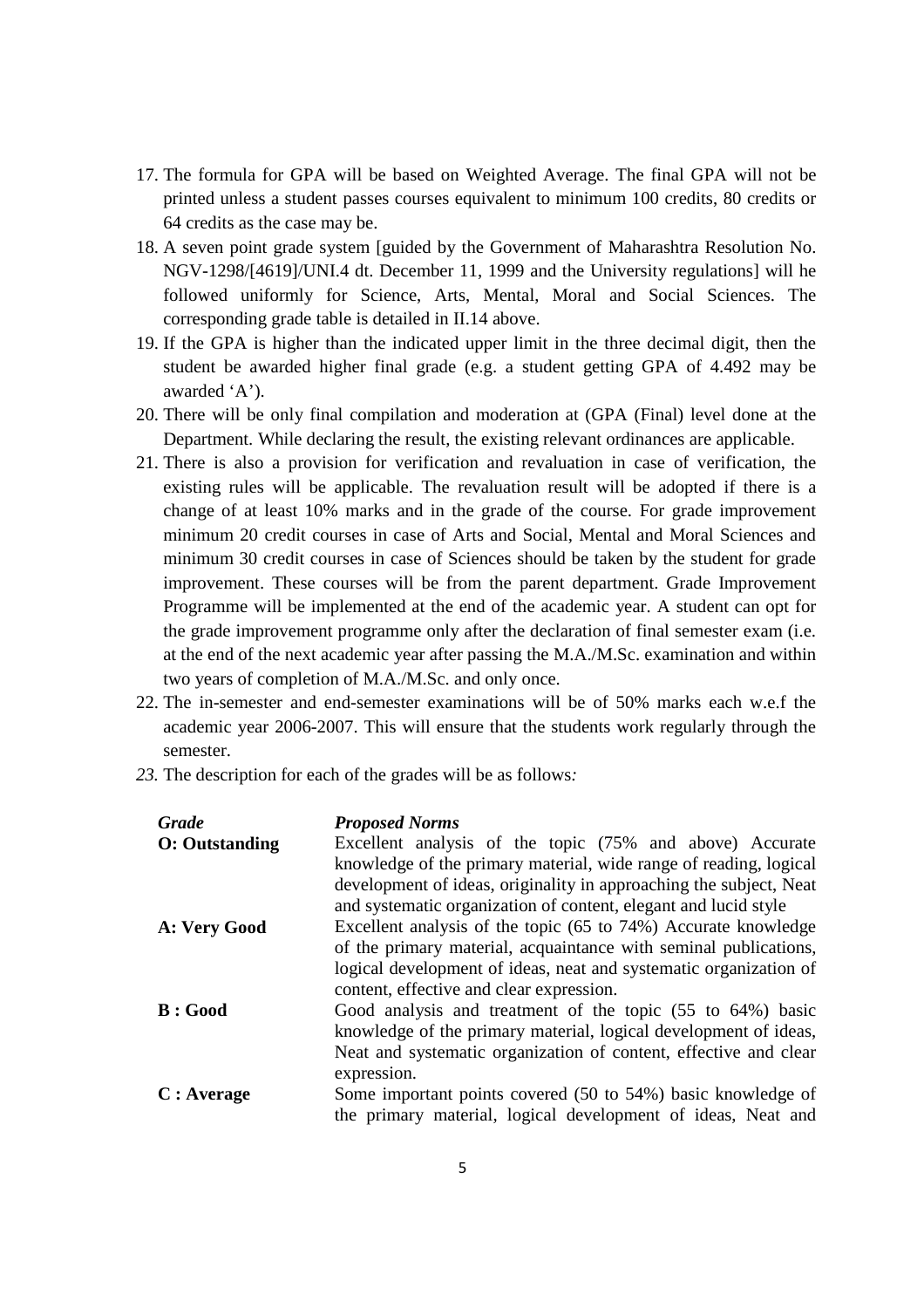| D: Satisfactory | systematic organization of content, good language or expression.<br>Some points discussed (45 to 49%) Basic knowledge of the<br>primary material, some organization, acceptable language or<br>expression. |
|-----------------|------------------------------------------------------------------------------------------------------------------------------------------------------------------------------------------------------------|
| E: Pass         | Any two of the above $(40 \text{ to } 44\%)$                                                                                                                                                               |
| <b>F</b> : Fail | None of the above $(0 \text{ to } 39\%)$                                                                                                                                                                   |

24. There will be an evaluation of each course by students at the end of every semester. *(sample format enclosed for course evaluation by students)* Relevant circulars from which these rules are compiled and modified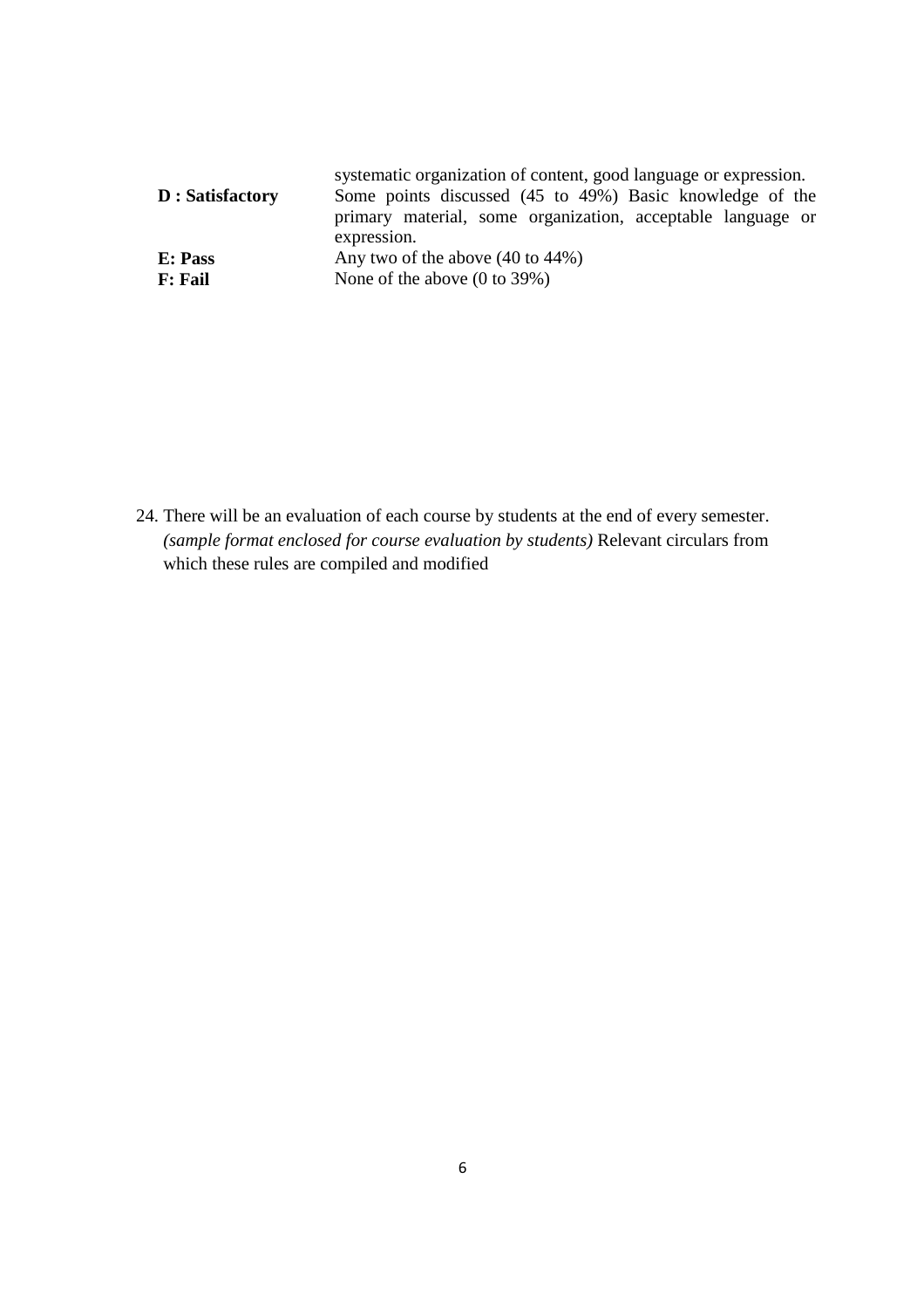## **List of Papers**

## **Compulsory**

**Semester I**  Classical Sociological Traditions Sociology of India

**Semester II**  Introduction to Sociological Theories Methodology of Social Research

**Semester III**  Application of Research Skills Sociology of Development

**Semester IV**  Sociology of Globalisation Dissertation OR Contemporary Social Theories

# **Semester I**

Optionals:

Sociology of Social Movements State, Society & Human Rights Health, Medicine & Society Political Sociology Ecology, Environment & Society Sociology of Religion Sociology of Informal Sector Public Health Interpersonal relationships: Violence and Sexuality Thematic Course

# **Semester II**

Optionals:

Sociology of Education Modern India: Issues and Perspectives Sociology of Disaster & Disaster Planning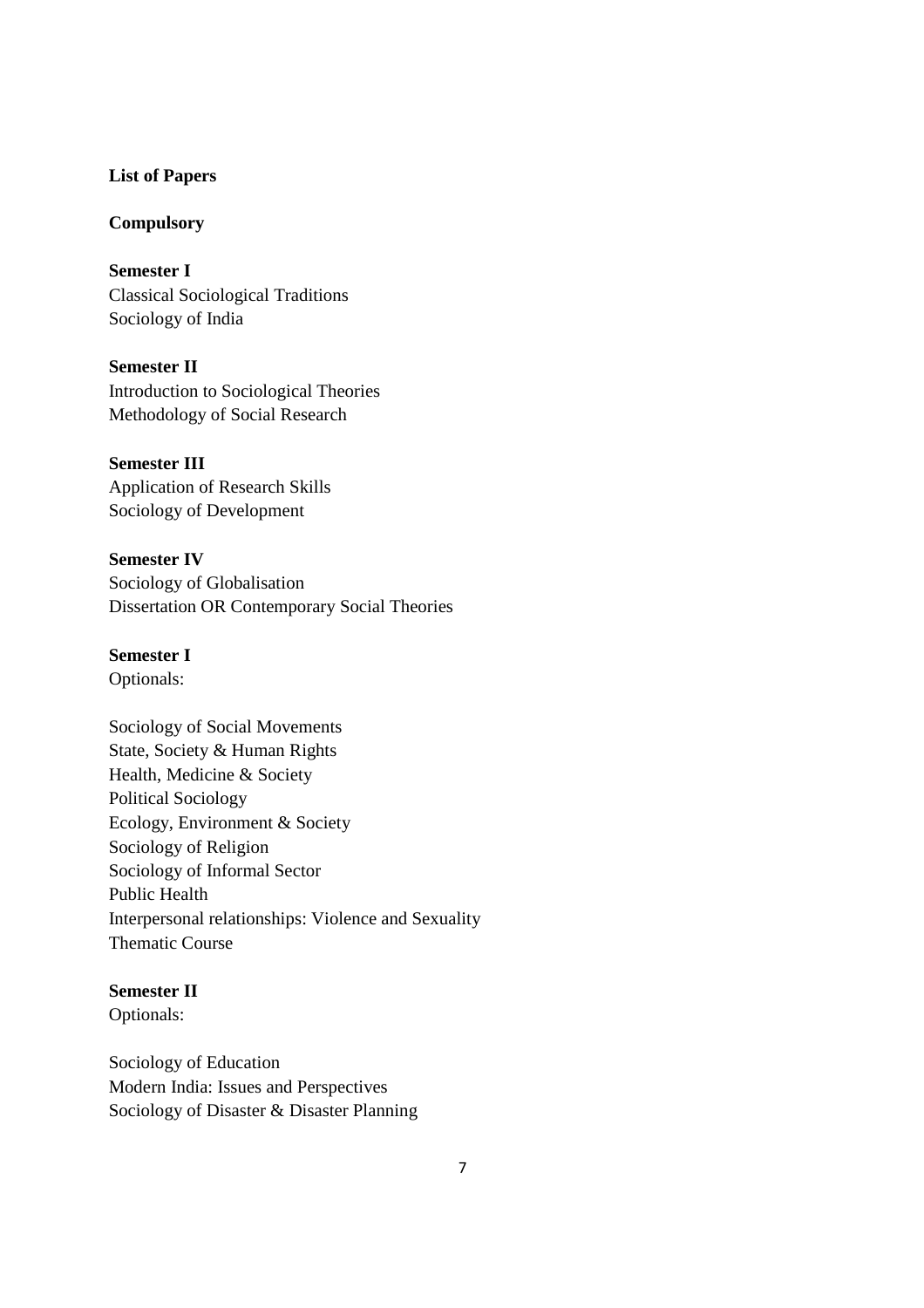Sociology of Migration Sociology of Media and Everyday Life Sociology of Science Human Resources, Industry and Society Rural Sociology Diaspora Studies Thematic Course

# **Semester III**

Optionals:

Modernity and Contemporary Social Theory Sociology of Human Settlements Sociology of Tribe Sexuality & Human Rights Urban Studies Collective Action in the Urban Arena Sociology of Gender Global Culture and Economy: Emerging Issues Thematic Course

## **Semester IV**

Optionals:

Dalit Studies: Issues and Perspectives Reproductive Health & Development Popular Culture, Ideology and Politics in India Sociology of Minority Groups Sociology of Agrarian Society Feminist Sociology Labour in Global Economy Thematic Course

> µ**Optional courses will be floated depending on the availability of the faculty and the number of students.**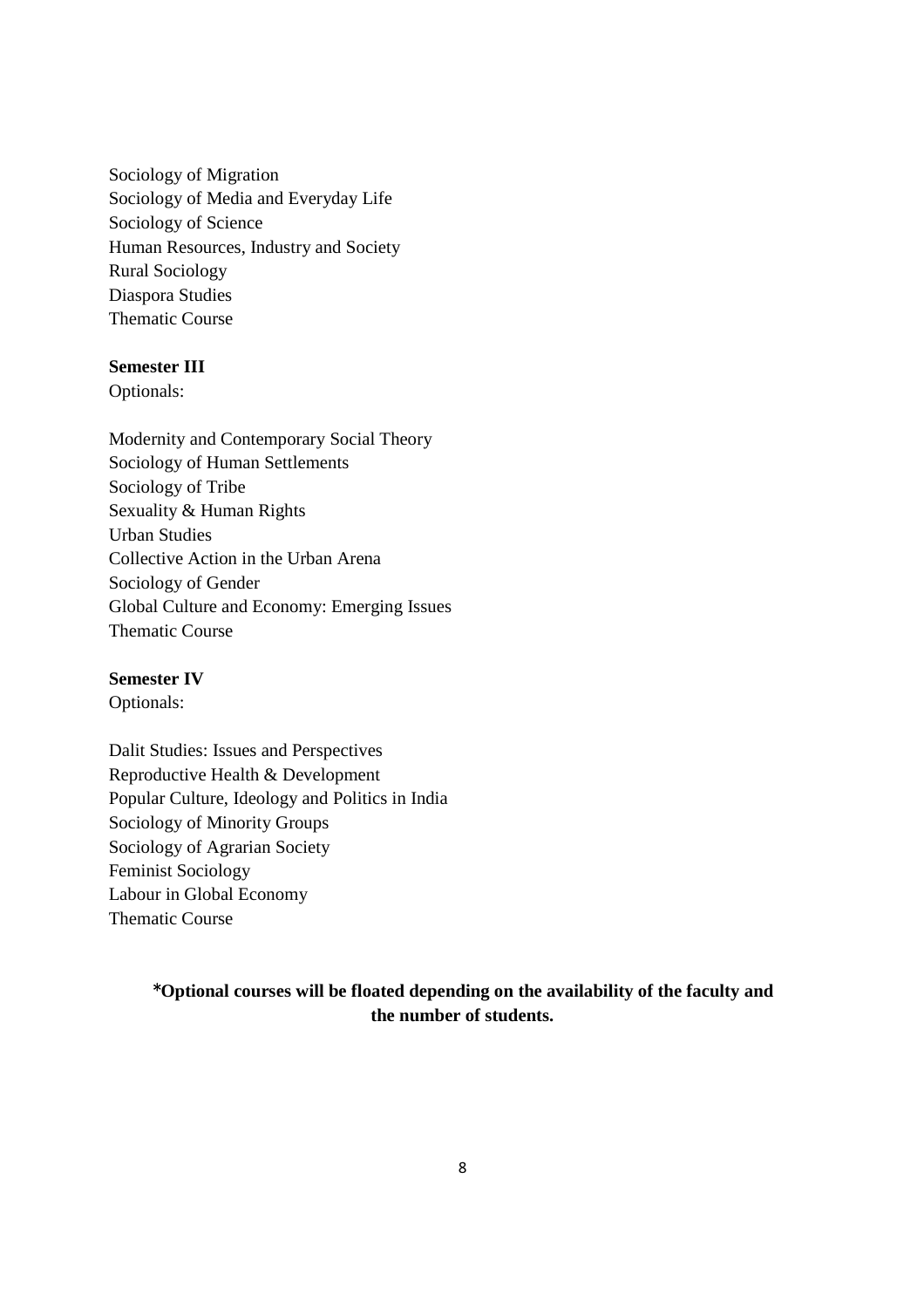# **Semester I**

| Course | Credits        | Course Title                                        |
|--------|----------------|-----------------------------------------------------|
| No.    |                |                                                     |
| SO 001 | 4              | <b>Classical Sociological Traditions</b>            |
| SO 002 | 4              | Sociology of India                                  |
| SO 003 | $\overline{4}$ | Sociology of Social Movements                       |
| SO 004 | $\overline{4}$ | State, Society & Human Rights                       |
| SO 005 | 4              | Health, Medicine & Society                          |
| SO 006 | 4              | <b>Political Sociology</b>                          |
| SO 007 | 4              | Ecology, Environment & Society                      |
| SO 008 | 4              | Sociology of Religion                               |
| SO 009 | 4              | Sociology of Informal Sector                        |
| SO 010 | 4              | <b>Public Health</b>                                |
| SO 011 | 4              | Interpersonal Relationships: Violence and Sexuality |
| SO 012 | 4              | <b>Thematic Course</b>                              |

# **Semester II**

| Course |                | Credits   Course Title                    |
|--------|----------------|-------------------------------------------|
| No.    |                |                                           |
| SO 013 | 4              | Introduction to Sociological theories     |
| SO 014 | 4              | Methodology of Social Research            |
| SO 015 | 4              | Sociology of Education                    |
| SO 016 | $\overline{4}$ | Modern India: Issues and Perspectives     |
| SO 017 | $\overline{4}$ | Sociology of Disaster & Disaster Planning |
| SO 018 | $\overline{4}$ | Sociology of Migration                    |
| SO 019 | 4              | Sociology of Media and Everyday Life      |
| SO 020 | 4              | Sociology of Science                      |
| SO 021 | $\overline{4}$ | Human Resources, Industry and Society     |
| SO 022 | 4              | <b>Rural Sociology</b>                    |
| SO 023 | $\overline{4}$ | Diaspora Studies                          |
| SO 024 | 4              | <b>Thematic Course</b>                    |

# **Semester III**

| Course |                | Credits   Course Title                   |
|--------|----------------|------------------------------------------|
| No.    |                |                                          |
| SO 025 | 4              | <b>Application of Research Skills</b>    |
| SO 026 | $\overline{4}$ | Sociology of Development                 |
| SO 027 | 4              | Modernity and Contemporary Social Theory |
| SO 028 | 4              | Sociology of Human Settlements           |
| SO 029 | 4              | Sociology of Tribe                       |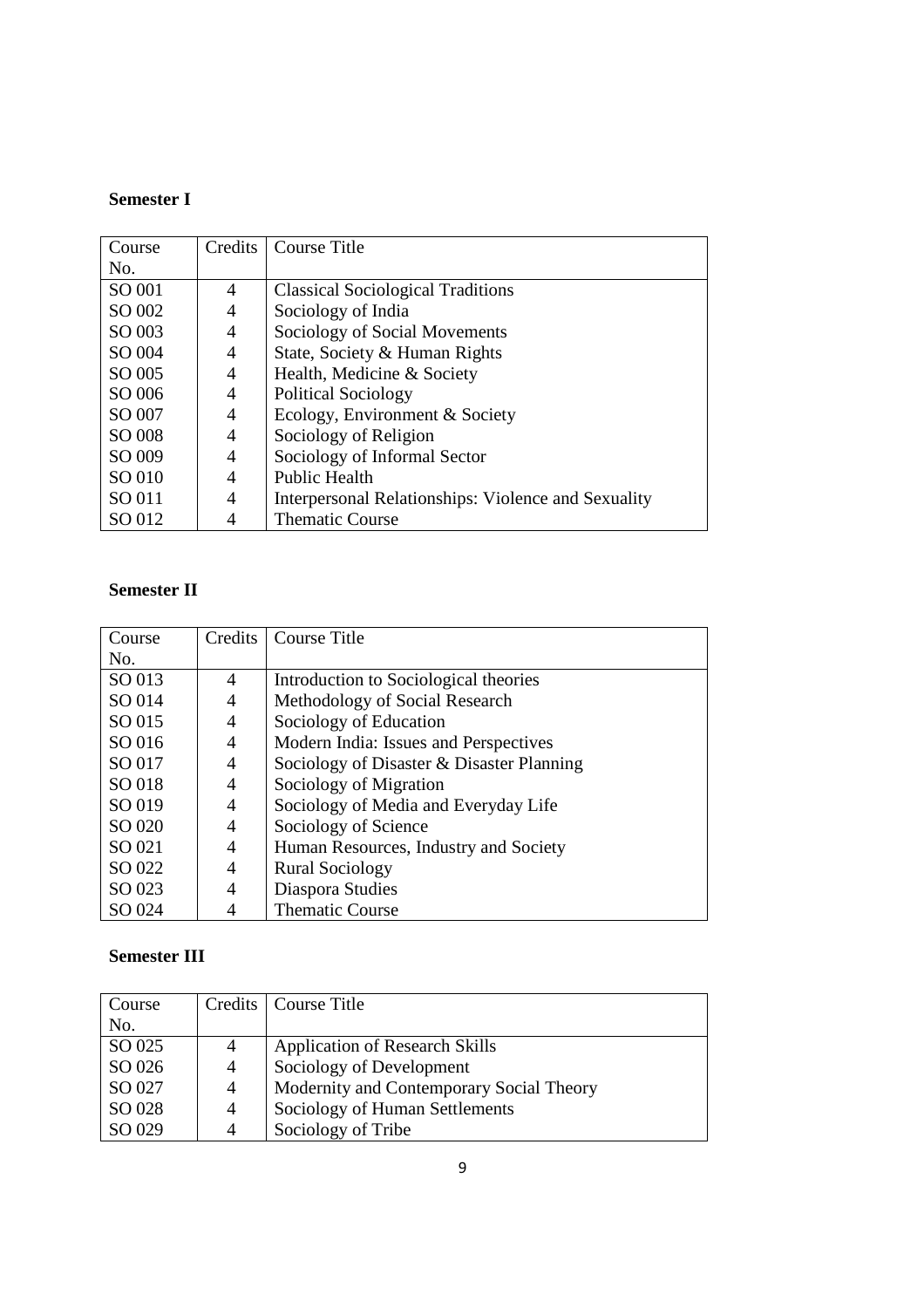| SO 030 | 4              | Sexuality & Human Rights                    |
|--------|----------------|---------------------------------------------|
| SO 031 |                | <b>Urban Studies</b>                        |
| SO 032 | $\overline{4}$ | Collective Action in the Urban Arena        |
| SO 033 | $\overline{4}$ | Sociology of Gender                         |
| SO 034 | $\overline{4}$ | Global Culture and Economy: Emerging Issues |
| SO 035 | $\Delta$       | <b>Thematic Course</b>                      |

# **Semester IV**

| Course | Credits | Course Title                                    |
|--------|---------|-------------------------------------------------|
| No.    |         |                                                 |
| SO 036 | 4       | Sociology of Globalisation                      |
| SO 037 | 4       | Dissertation                                    |
|        |         | OR.                                             |
| SO 038 | 4       | Contemporary Social Theories                    |
| SO 039 | 4       | Dalit Studies: Issues and Perspectives          |
| SO 040 | 4       | Reproductive Health & Development               |
| SO 041 | 4       | Popular Culture, Ideology and Politics in India |
| SO 042 | 4       | Sociology of Minority Groups                    |
| SO 043 | 4       | Sociology of Agrarian Society                   |
| SO 044 | 4       | <b>Feminist Sociology</b>                       |
| SO 045 | 4       | Labour in Global Economy                        |
| SO 046 | 4       | <b>Thematic Course</b>                          |

Optional courses will be floated depending on the availability of the faculty and the number of students.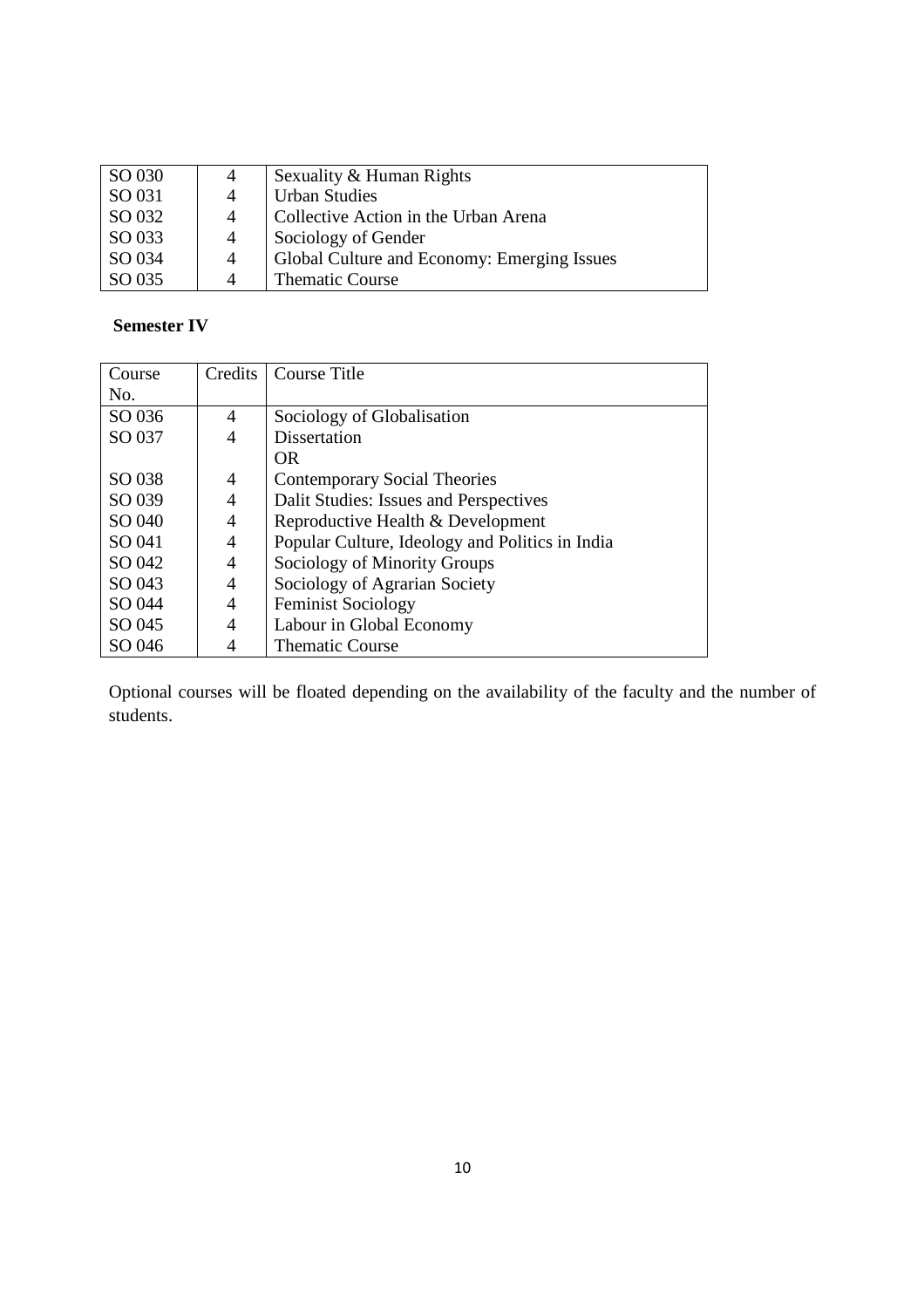### **SO 001 –CLASSICAL SOCIOLOGICAL TRADITION**

#### **Objectives**:

- 1. To understand the linkage between the social changes that had far-reaching effects on the economic and social systems and the emergence of discipline of Sociology in west and reception of western social thought and link with Indian thought.
- 2. To understand the theoretical foundations of Sociology on which edifice of modern Sociological theories are erected  $\&$  to develop critical thinking, analytical ability to interpret the social scenario around them.

#### **Course Outline:**

- I. Historical background and emergence of sociology: Social context and intellectual thought. Critique of classical traditions: Colonialism, Race & Gender (12)
- II. Karl Marx: model of social change –dialectical materialism, critical debate on Base & superstructure; Theory of alienation (12)
- III. Emile Durkheim: Social Facts; Theoretical formulations from The Division of Labour, Elementary Forms of religion, Suicide. (12)
- IV. Max Weber: Methodology, Social Action, Authority and rationality. Theory of Protestant Ethic and Spirit of Capitalism (12)

### **Essential Readings:**

- 1. Readings from Original works of Marx, Durkheim & Weber:
	- a. ('Alienated Labour' from *Economic and Philosophical Manuscripts of 1844*.)
	- *b.* ('Mechanical & Organic Solidarity' from *The Division of Labour in Society. 1893.)*
	- *c.* ('Class, Status, and Party' from *The Distribution of Power Within the Political Community: Class, Status, Party.* 1925). (Available in: no.2, 3)
- 2. Appelrouth & Edles. 2008. Classical & Contemporary Sociological Theory. Thousand Oaks: Pine Forge Press.)
- 3. Girth & Mills. 1958. Essays in Sociology: from Max Weber. NY: Galaxy Books.
- 4. Ritzer, George. 2008: Sociological Theory, N.Y.: McGraw –Hill , Chapter 1-4.
- 5. Coser, L. A. 1977: Masters of Sociological Thought, New York : Harcourt Brace, pp. 43-87, 129- 174, 217-260.
- 6. Giddens, Anthony 1997: Capitalism and Modern Social Theory An analysis of Writings of Marx, Durkheim and Weber, Cambridge University Press, (Whole Book).
- 7. Hughes, John A., Martin, Peter, J. and Sharrock, W. W. 1995 : Understanding Classical Sociology – Marx, Weber and Durkheim, London : Sage Publications, Whole Book.

#### **References:**

- 1. Craib, I. 1997. Classical Social Theory. NY:Oxford
- 2. Tucker, K. 2002. Classical Social Theory. U.S.A.: Blackwell
- 3. Giddens, A. 1995. Politics, Sociology and Social Theory. Encounters with Classical and Contemporary Social Thought. UK: Polity Press. Pp.57-77, 116 -135.
- 4. Aron, Reymond 1965 1967: Main Currents in Sociological Thought, Vol. I and II Penguin, Chapters on Marx, Durkheim and Weber.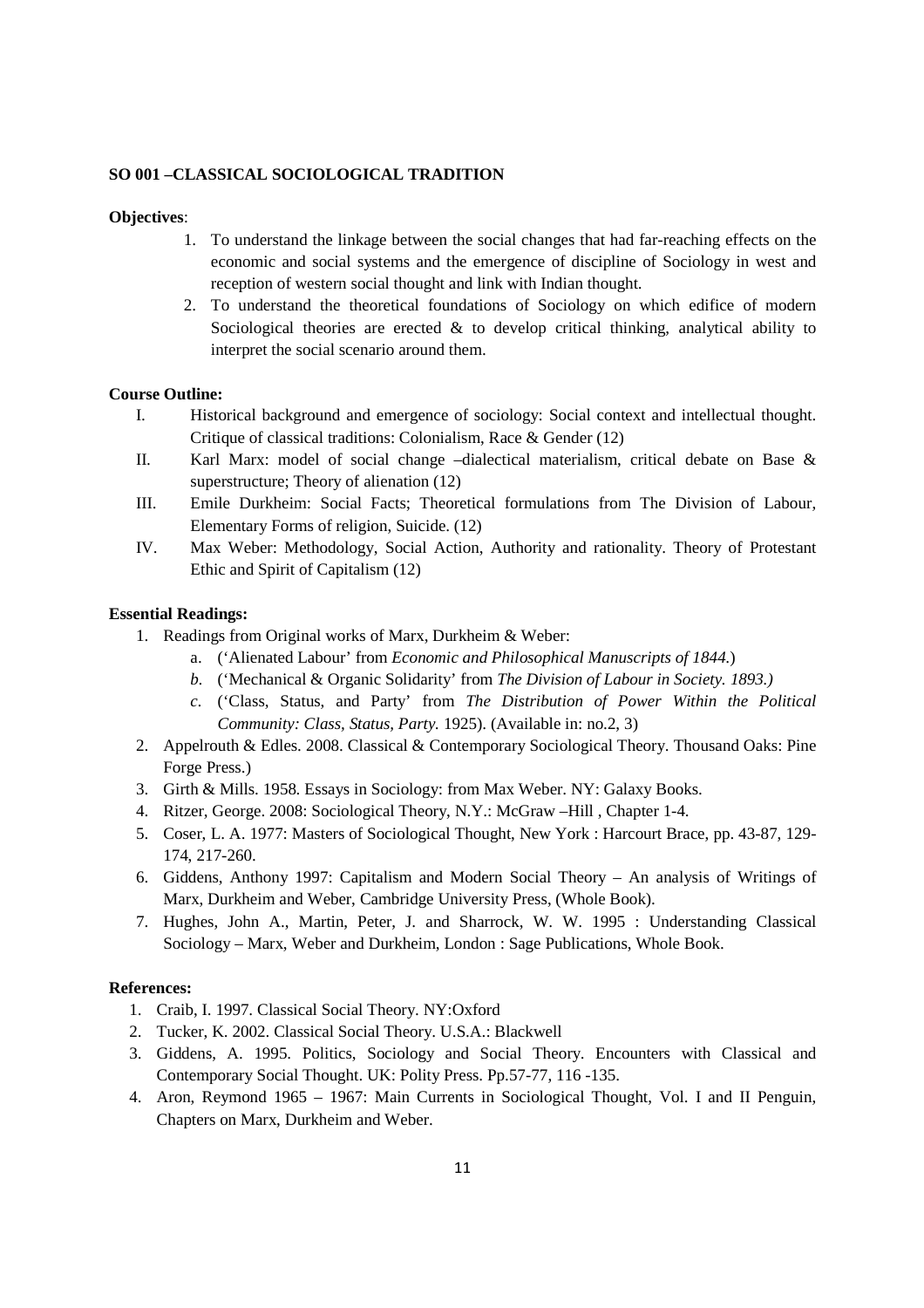### **SO 002 - SOCIOLOGY OF INDIA**

#### **Objectives:**

- 1. To acquaint the students to the continuities and contradictions in Indian society.
- 2. To analyze the role of colonialism, democracy, nation building and globalization in shaping contemporary, society in India.

#### **Course Outline:**

- I. Formation of Sociology in India(10)
	- a. Colonialism, Anthropology, Sociology
	- b. Indian sociology in crisis
	- c. Sociology from the Marginal partners
- II. India as an 'Object' of study (14)
	- a. Colonial, Nationalist, Indological, (Ghurye)
	- b. Structural-Functional (M. N. Sriniwas)
	- c. Dialectical (A. R. Desai)
	- d. Subaltern (R. Guha)
	- e. Non Brahmin (Phule, Dr. BabasahebAmbedkar)
	- f. Feminist (LeelaDube)
- III. Debates on Indian Society (18)
	- a. Social Institutions Family, Kinship, Household, Village and Urban Settings.
	- b. Social Stratification Caste, Class, Tribe and Gender.
- IV. Understanding Modernity in Indian Society (06)
	- Moving beyond tradition vs. modernity debate

- 1. Andre Beteille, Sociology: Essays on Approach and Method, OUP, New Delhi, 2002.
- 2. Breman Jan, Kloos Peter and AshwiniSaith, The Village in Asia Revisited, OUP 1997
- 3. D.N.Dhanagare, Themes and Perspectives in Indian Sociology, Rawat Publications, 1999
- 4. Gail Omvedt, Dalits and Democratic Revolution, Sage, New Delhi
- 5. M.N.Srinivas, Collected Essays, OUP, New Delhi, 2002
- 6. S.M.Dahiwale (ed), Indian Society: Non-Brahmanic Perspectives, Rawat Publications, 2004
- 7. SatishDeshpande, Contemporary India: Sociological Perspectives, Viking
- 8. Sunil Khilnani, The Idea of India, Penguin, New Delhi, 1999
- 9. Veena Das, The Oxford Companion to Sociology and Social Anthropology, Vol. I and II, OUP, New Delhi, 2003.
- 10. Dube, S. C., 1990, Indian Society, National Book Trust, New Delhi.
- 11. Vivek P. S., 2002, Sociological perspectives and Indian Sociology, Himalaya Publishing House, Mumbai.
- 12. Das Veena, 1995, Critical Events, An Anthropological Perspective on Contemporary India, Oxford University Press, New Delhi.
- 13. Desai A. R., 1986, Relevance of the Marxist Apporach to the Study of Indian Society, in
- 14. Oomen T. K., MukherjiPartha, (ed), 1986
- 15. Guha R., 1998, A Subaltern Studies Reader, Oxford University Press, New, Delhi.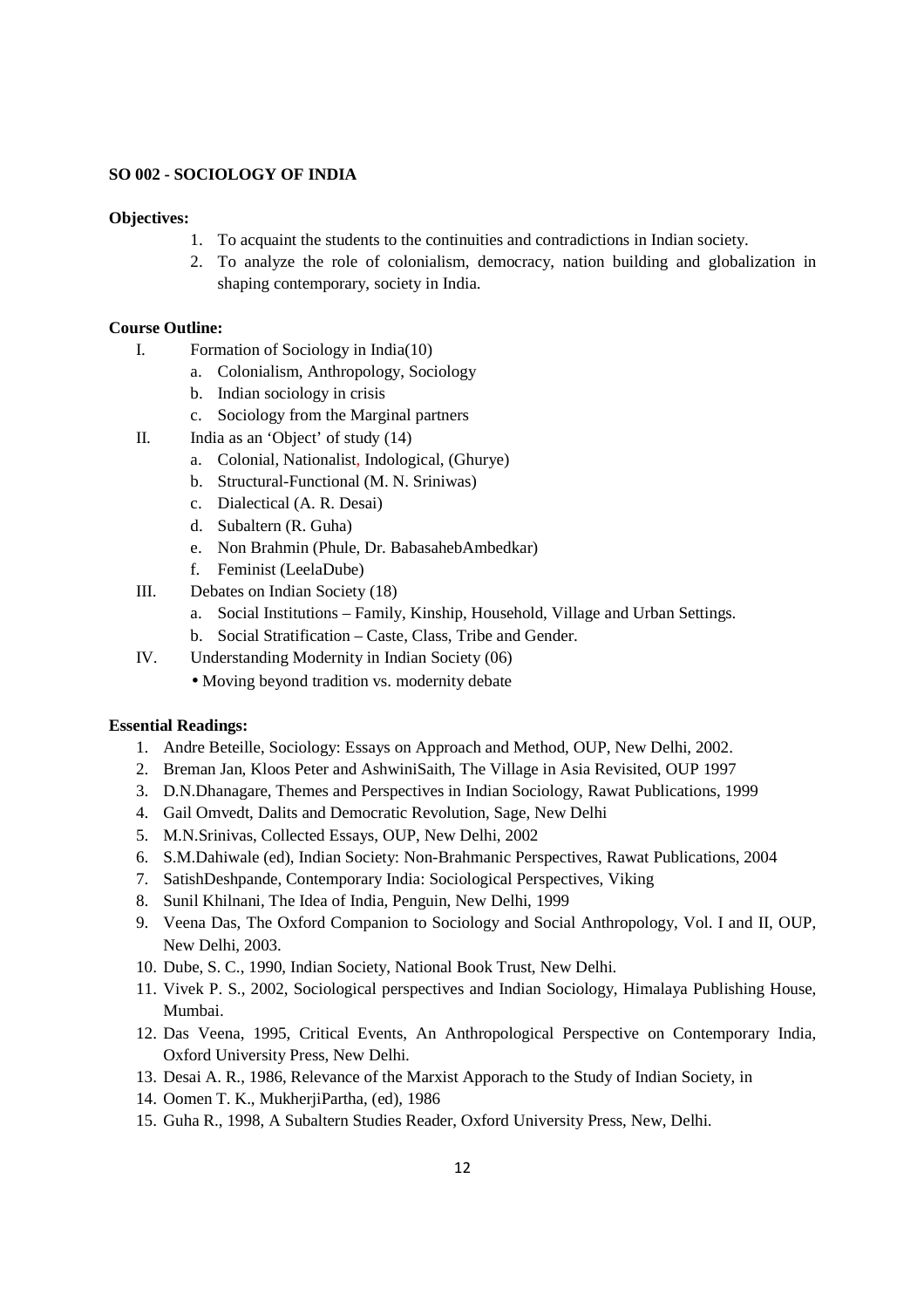- 16. Said, E. W. 1985, Orientalism; Penguin, Harmondsworth.
- 17. MaitrayeeChaudhuri (ed) 2010, Sociology in India, Intellectual and Institutional Practices, Rawat Publications.
- 18. Sujata Patel (ed) (2011) Doing Sociology In India: Genealogies, Locations and Practices. OUP New Delhi.
- 19. Patricia Uberoi, NandiniSundar and SatishDeshpande (ed) (2010): Anthropology in the East: Founders of Indian Sociology and Anthropology. Permanent Black, Ranikhet.
- 20. Rege Sharmila, Sociology of Gender, Sage Publications

#### **References:**

- 1. Vanaik Achin, 1997, Communalism Contested Religion, Modernity and
- 1. Secularization; Vistaar Publications, Delhi.
- 2. Chaterjee Searale Mary and Sharma Ursula, (ed), 1994, Contextualsing Caste,
- 3. Blackwell Publishers, Oxford.
- 4. Ludden 2000, Critique of Subaltern Studies, Oxford University Press, New Delhi.
- 5. Singh K. S., (ed) 1983, Tribal Movements in India, Vol. 1 and 2; Manohar, New Delhi.
- 6. Sujata Patel and Alice Thorner (eds), Bombay Metaphor for Modern India Bombay and Delhi, Oxford University Press.
- 7. Thapar Romila, 1987, Cultural Transaction and Early India : Tradition and Patronage; Oxford University Press,New Delhi.

Note: Any other text/Article suggested by the subject teacher.

### **SO 003 – SOCIOLOGY OF SOCIAL MOVEMENTS**

#### **Objectives:**

- 1. To introduce the students to the role of social movements in social transformation
- 2. To help them understand the various approaches to the study of social movements.

#### **Course Outline:**

- I. Nature and origins of the social movement, Types of Social Movements. (10)
- II. Theories of Social Movements. (12)
- III. Social Movements in Independent India (16)
	- a. Identity politics and social movements- Religious and caste movements, Regional, Linguistic and Tribal movements
	- b. Issues of Security and Equity- Peasant, Women's, Student's and Environment movements
- IV. New Social Movements**:** Nature, Issues of Identity, Culture and Power (10)

- 1. Rao, M.S.A. Social Movements in India, Vol.I and II, Manohar, Delhi, 1978
- 2. Shah Ghanshyam, Social Movements and the State, Sage, New Deli, 2002.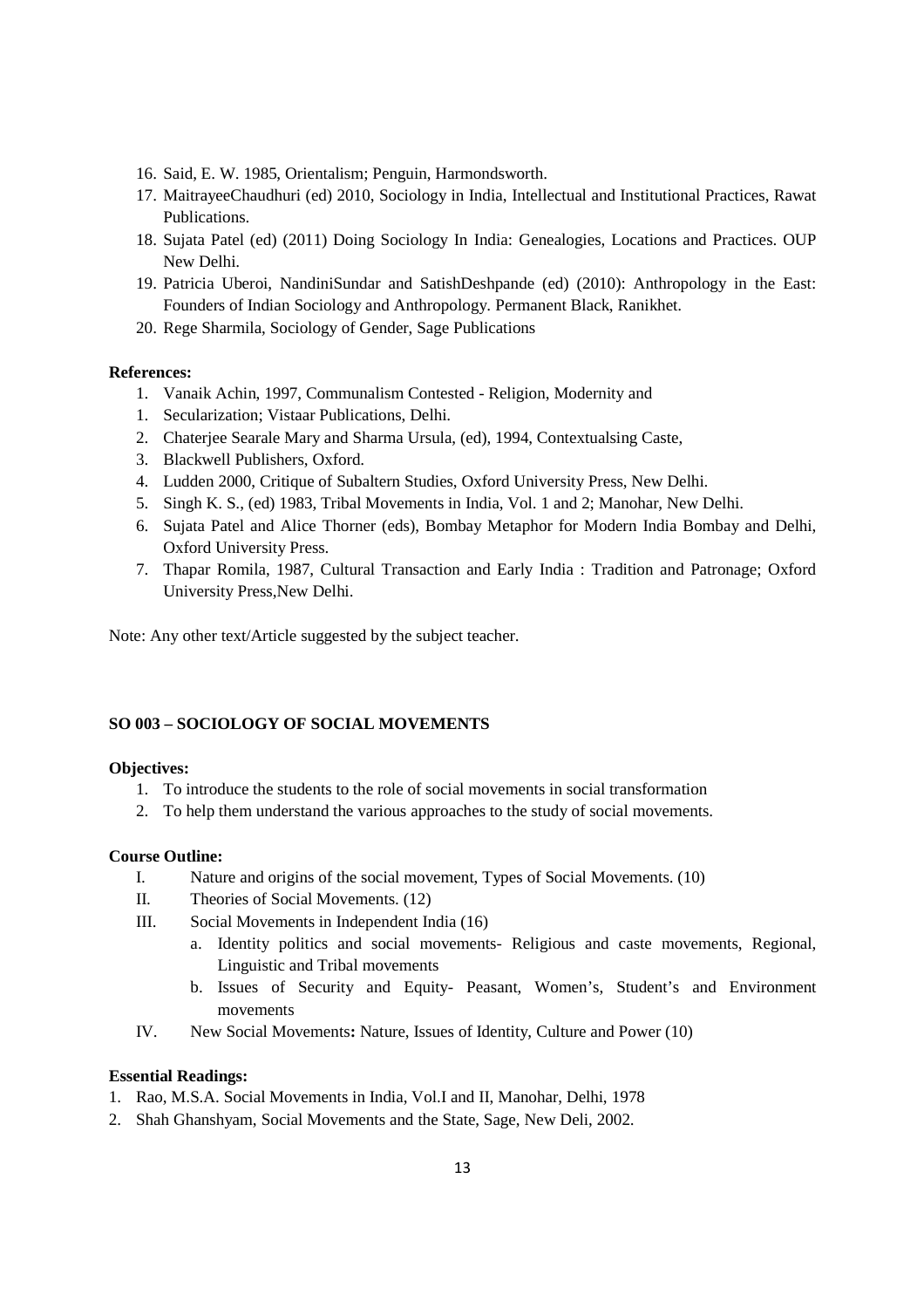- 3. James Petras, Henry Vettmeyer, Social Movements and State Power, Pluto Press, London, 2005.
- 4. T.K.Oommen, Nation, Civil Society and Social Movements, Sage, Delhi, 2004.
- 5. David S. Meyer, Nancy Whittilev, Belinda Robnett; Social Movements, Oxford, New York, 2002.
- 6. Buechler Steven, Social Movements in Advanced Capitalism, Oxford University Press, New Delhi, 2000.
- 7. Buechler Steven, Understanding Social Movements, Paradigm Publisher, London, 2011
- 8. T.K.Oommen, Social Movements in Independent India, Vol. I and II, Oxford, New Delhi, 2010.
- 9. Donatella Della Parta and Mario Diani, Social Movements: An Introduction, Blackwell Publishing, New York, 2006.
- 10. Shah Ghanshyam, Social Movements in India, Sage, New Deli, 2004.
- 11. Dhanagare D.N., Peasant Movements in India, Oxford, New Delhi, 1988.

Note: Any other text/Article suggested by the subject teacher.

# **SO 004 - STATE, SOCIETY AND HUMAN RIGHTS**

## **Course Outline:**

- I. Concepts: Civil Rights, Democratic Rights and Human Rights.
- II. Perspectives on Rights: Liberal, Marxist and Neo-Marxist.
- III. State, Constitution and Rights in India: Class, Caste, Tribe and Gender Growth of new rights e.g. Environment
- IV. Rights movement in India in the post independent period
- V. Rights and Globalisation, Role of United Nations and Anti-Globalisation Movements.

## **Essential Readings:**

- 1. Desai, A.R.: Repression and Resistance in India: Violation of Democratic Rights of the Working Class, Rural Poor, Adivasis and Dalits, Bombay Popular Prakashan, 1990.
- 2. Desai, A.R.: Violation of Democratic Rights in India, Vol. I, Bombay Popular Prakashan, 1986.
- 3. Oliver Menderlsohn: The Rights of the Subordinated People and Upendra Baxi
- 4. G. Haragopal : Political Economy of Human Rights.
- 5. Kirti S. Parikh : India Development Report, 1997.
- 6. World Development Report, 1997.
- 7. Human Development Report, 1997.

## **SO 005 – HEALTH, MEDICINE AND SOCIETY**

## **Course Outline:**

- I. Introduction: Concepts and perspectives on health, medicine, illness, sickness, disease and society.
- II. Theoretical perspectives on health and medicine within sociology: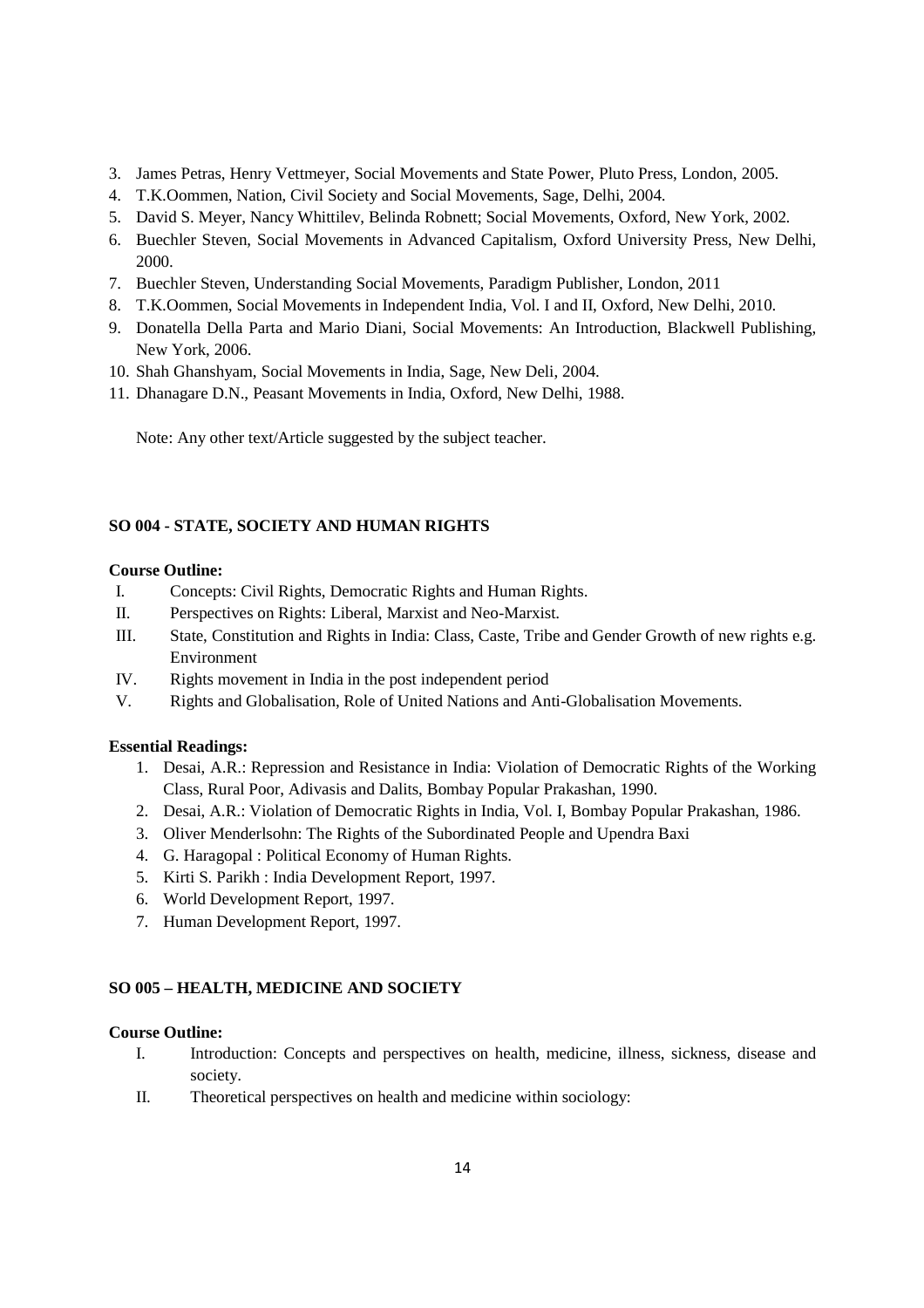- III. Health, health care and social institutions: state, market, community and family in health and medicine, Philosophical and historical debates on provision of health care and medicine:
- IV. The sociology of health in India: Disparities in health indices: Historical Development of health services system in India; the sociology of medical knowledge and medical systems in India
- V. Health and Development: Current Challenges:

## **Essential Readings:**

- 1. Sheila Zurbrigg (1984): Rakku's Story: Structures of Ill Health and the Source of Charge, Bangalore: Centre for Social Action.
- 2. Linda Jones (1994): The Social Context of Health and Health Work, New York, Palgrave Press.
- 3. Sarah Nettleton (1995): The Sociology of Health and Illness Cambridge: Polity Press
- 4. Charles Leslie (1976): Asian Medical Systems
- 5. D.Banerji (1985): Health and Family Planning Services in India: An Epidemiological Socio Cultural and Political Analysis and a Perspective, New Delhi: Lok Paksh.
- 6. Imrana Qadeer (1985): Health Services System: An Expression of Socio Economic Inequalities, Social Action, Vol.35, 197\85.
- 7. Veeranarayana Kethineni (1991): Political Economy of State Intervention in Health Care, EPW, October 19, 1991.
- 8. Imrana Qadeer (2000): Health Care Systems in Transition III, Journal of Public Health Medicine, Vol. 22, No.1, pp.25-32.

## **SO 006 - POLITICAL SOCIOLOGY**

## **Objectives:**

- 1. To explain to the students the relationship between institution of polity and bases of social power and inequalities concepts of power, authority, and nation - state from a Sociological Perspective
- 2. To study state society relationship in contemporary India from Sociological Perspective

## **Course Outline:**

- I. Theoretical Approaches to the State: Marxist tradition, Weberian Tradition, Pluralism, Elite theory, Post-structuralism and the New Political sociology
- II. Dominance and power within the nation -state
	- a. Nature of post-colonial state
	- b. State-civil society relationship
- III. Society and the agendas of the state in post-independence India: Hindutva and politics of the upper castes, Debate on secularism, mandal commission report and issues related to it; Issues of Language, Ethnicity and Region
- IV. Contemporary Challenges and new debates:
	- a. Citizenship, New Social Movements
	- b. Civil society and inequalities,
	- c. Social exclusions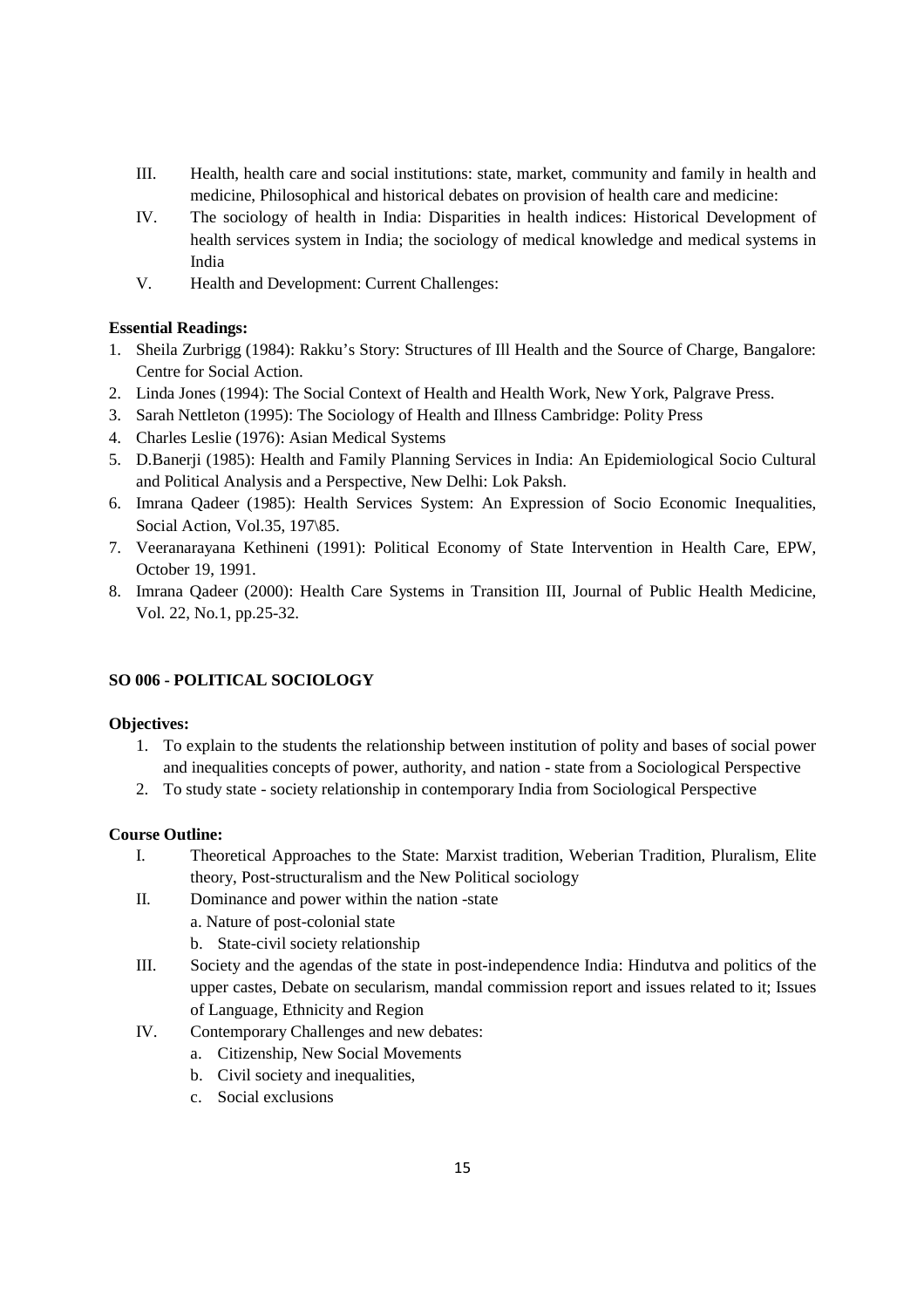#### **Essential Readings:**

- 1. Kothari Rajni (1973), Caste in Indian Politics, Delhi, Oxford University Press.
- 2. Bhargava Rajeev,(ed.) (1999), Secularism and its Critics, New Delhi, Oxford University Press.
- 3. Nash Kate (2000), Contemporary Political Sociology, Massachussets, Blackwell Publishers.
- 4. Ernst Gellner (1983), Nations and Nationalism, New York: Cornell University Press.
- 5. Benedict Anderson (1991), Imagined Communities, Verso: New Left Books.
- 6. Kohli Atul (1988), India's Democracy, Surrey ,Princeton University press. 1988
- 7. Gopal Jayal Neeraja (1999), Democracy and the state, Delhi: Oxford University Press.
- 8. Jodhka, Surinder S. (2010), Caste and Politics, In Jayal Nirja Gopal and Mehta Pratap Bhanu (Ed.), (2010), The Oxford Companion to Politics in India, Delhi, Oxford University Press.
- 9. Chandhoke Neera, Secularism, In Jayal Nirja Gopal and Mehta Pratap Bhanu (Ed.), (2010), The Oxford Companion to Politics in India, Delhi, Oxford University Press.
- 10. Jayal Nirja Gopal and Mehta Pratap Bhanu (Ed.) (2010), The Oxford Companion to Politics in India, Delhi : Oxford University Press.
- 11. Keith Foulks (2000), Political Sociology, New York: New York University Press.
- 12. Lele, Jayant. For Critical Political Sociology, in Nagla B.K (Ed.) (1999), Political Sociology. New Delhi : Rawat Publication.
- 13. Sharma, K.L. Power Elite in Rural India, in Nagla, B.K (Ed) (1999), Political Sociology. New Delhi: Rawat Publication.
- 14. Singh, Yogendra. Political Modernization, in Nagla, B.K (Ed.) (1999), Political Sociology. New Delhi : Rawat Publication.
- 15. Tripathy S.N (2010). Inclusive Policies and removal of Social Disadvantage, New Delhi : Abhijeet Publications.

#### **References**:

- 1. Laclau Ernesto (1977), Politics and Ideology in Marxist Theory, Verso, London,
- 2. Kothari Rajni (1973), Caste in Indian Politics, Delhi: Orient Longman Pvt. Ltd.
- 3. Miller David (1995), On Nationality, Oxford : Clarendon Press.
- 4. Bhargava Rajeev (1999), Secularism and its Critics, New Delhi : Oxford University Press.
- 5. Chandhoke Neera (edt) (1994), Understanding the Post Colonial World, New Delhi : Sage Publication.
- 6. Blakeley Georgina (2002), Contemporary concepts in Political Science, London : Open University Press
- 7. Nash Kate (2000), Contemporary Political Sociology, Massachussets : Blackwell Publishers.
- 8. Ernst Gellner, 1983, Nations and Nationalism, New York: Cornell University Press.
- 9. Gershon Shafir (ed) (1998), The Citizenship Debates, Minnesota: University of, Minnesota Press
- 10. Benedict Anderson (1991), Imagined Communities, Verso: New Left Books.
- 11. Kohli Atul (1988), India's Democracy, Surrey, Princeton University press.
- 12. Gopal Jayal Neeraja (1999), Democracy and the state, Delhi : Oxford University Press.
- 13. Gupta, Dipankar, Engaging With Events, in Nagla, B.K (Ed.). (1999), Political Sociology, Jaipur, New Delhi : Rawat Publication.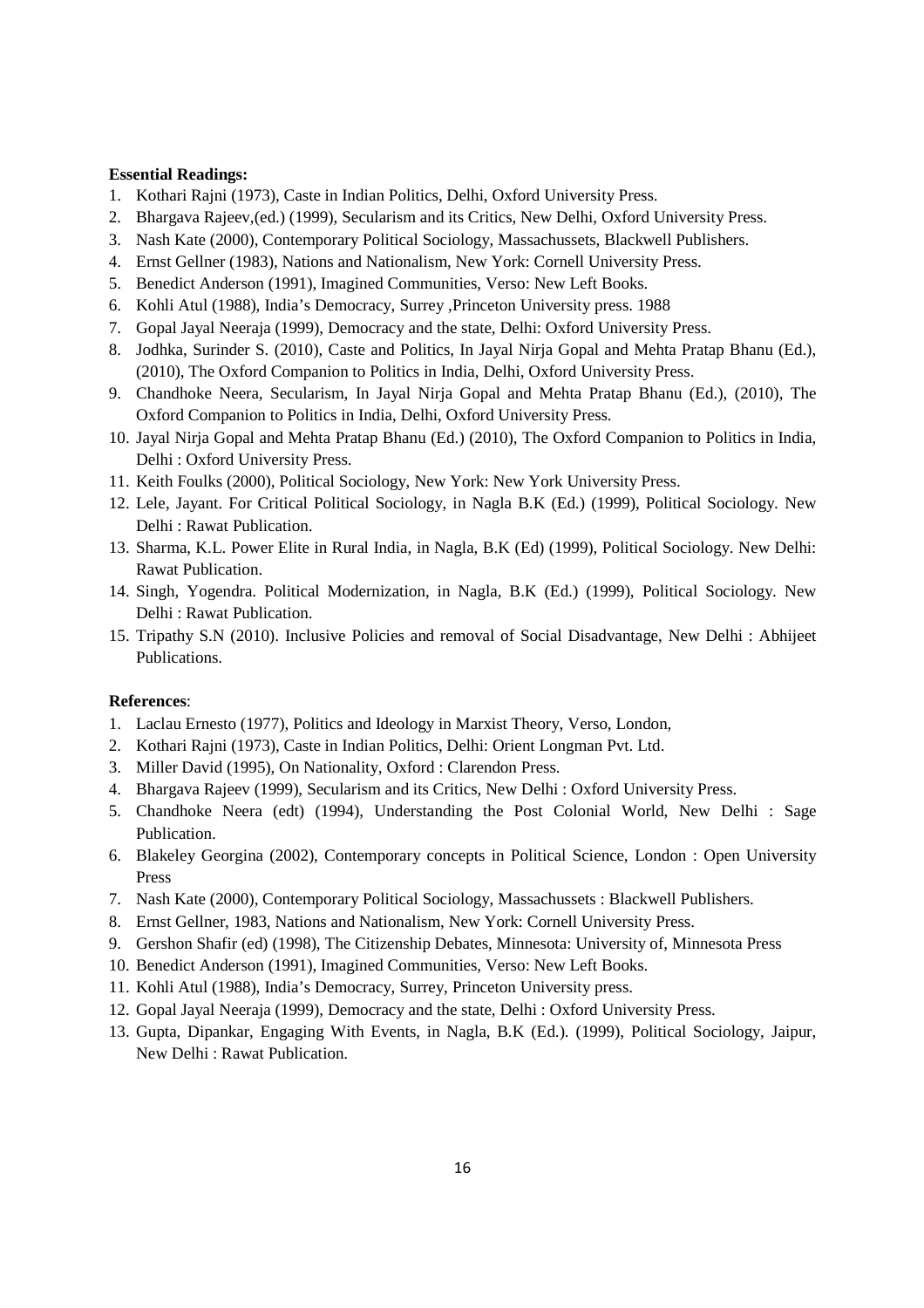## **SO 007 – ECOLOGY, ENVIRONMENT AND SOCIETY**

#### **Course Outline:**

- I. Approaches to the study of environment: Marxian, Gandhian, Phule, Ecofeminism; Different types of Environmentalisms: Deep Ecology. Social Ecology, Radical Ecology.
- I. Natural Resources and their Utilisation: Common Land, Water and Forest
- II. Problems of the Urban Environment: Pollution, Population and Slums
- III. Environmental Movements and the Politics of Development: Chipko, Narmada,
- IV. Tehri, Baliapal Initiatives of the State and International Agencies: Stockholm, Environment and Sustainable Development, Rio conference

## **Essential Readings:**

- 1. Shiva, Vanadana: Staying Alive Women. Ecology and Survival in India, New Delhi: Kali for Women Press, 1988, pp.1-37, 218-228.
- 2. Arnold, David and Guha, Ramchandra, (eds.): Nature, Culture and Imperialism, New Delhi: Oxford University Press, 1955.
- 3. Baviskar, Amita : In the Belly of the River: Tribal Conflicts over Development in the Narmada Valley, OUP, Delhi, 1997.
- 4. Gadgil, Madhav and Guha, Ramchandra: Ecology and Equity: The use and Abuse of Nature in Contemporary India, New Delhi: Oxford University Press, 1996, pp.9-191.
- 5. Merchant Carolyn: Ecology: Key Concepts in Critical Theory, Humanities Press, New Jersey.

#### **SO 008 - SOCIOLOGY OF RELIGION**

#### **Course Outline:**

- I. Definitions and its relationship with philosophy, morality, Dharma Science and Law.
- II. Approaches to the study of religion
	- a) Classical approach: Durkheim Marx, Weber, Mauss
	- b) Contemporary approach: Phenomenological, Neo Marxist, Freudian, New Functional, Anthropological
	- c) The insiders view: theologians and religious belivers
- III. Religion in India, Perspectives: Mahatma Phule, Mahatma Gandhi, Dr. B.R.Ambedkar and Swami Vivekanand
- IV. Religions of the World: organised and non-organised
- V. Religious, economic, social, Cultural movements

## **Essential Readings:**

1. Vasudha Dalmia and H.von Steitencron, Representing Hinduism: The Construction of Religious Tradition and National Identity, Sage, New Delhi, 1995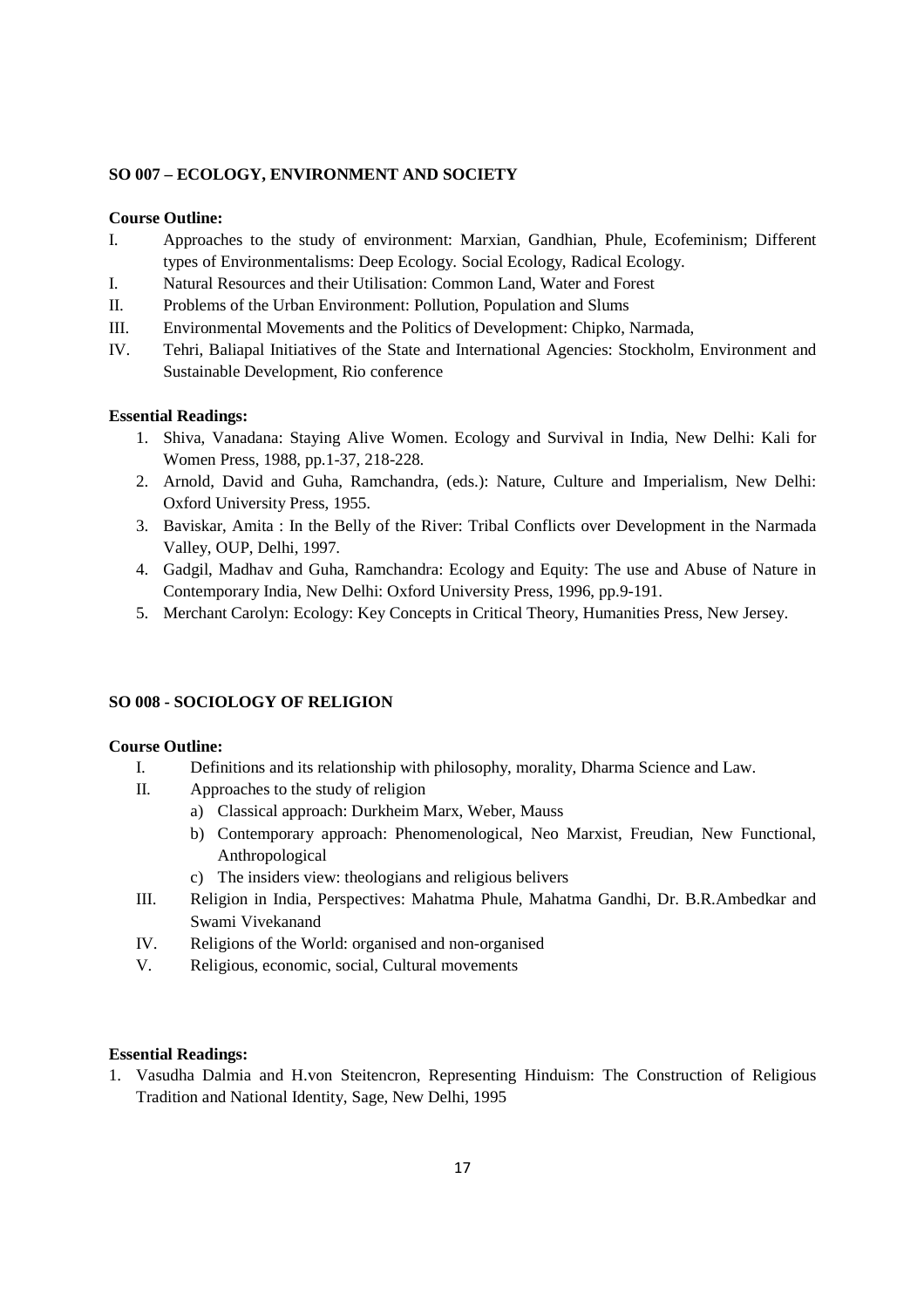- 2. Peter van der Veer, Gods on Earth: The management of Religious Experience and Identity in a North Indian Pilgrimage Centre, Oxford, Delhi, 1989.
- 3. Mark Jurgensmeyer, Religion Nationalism confronts a Secular State, OUP, Delhi, 1993.
- 4. A. Nandy, Trivedy, Mayaram and Yagnik, Creating a Nationality: The Ramjanmabhoomi Movement and the Fear of the Self, OUP, Delhi, 1987
- 5. N. K. Bose, The Structure of Hindu Society,
- 6. T. N. Madan, Religion in India, OUP, New Delhi, 1991.

### **SO 009 - SOCIOLOGY OF INFORMAL SECTOR**

## **Objectives:**

- 1. The aim of the course is to introduce students to the understanding of issues related with Informal sector in the context of globalization.
- 2. The course will also cover issues of caste, gender, region and labour market in India.
- 3. To engage students with current debates on outsourcing, downsizing, social clause, social security and role of ICT.

#### **Course Outline:**

- I. Introduction: The nature of Informal Sector; theoretical perspectives: Dualist, Structuralist, and Legalist. (5)
- II. Informal labour Market: Composition:(gender, caste, region); child labour; migrant Labour; labour segmentation. (5)
- III. Organising the Unorganised Sector: problems of unionisation; labour boards and Cooperatives; social security and role of the State. (10)
- IV. Conditions of work, wages and occupations: (street vendors, home based workers, Garment workers, leather workers). (14)
- V. Globalisation and its implications: Informalisation of work; rise of services sector; Downsizing; outsourcing; Network Society and role of ICT (information Communication technology); trade unions and associations; Debate on social clause and labour standards; fair-trade. (14)

- 1. Breman Jan, Foot loose labour: Working in the Informal Sector, Cambridge University Press, New Delhi, 2001.
- 2. Datt R, (ed) Organising the organized labour, Vikas Publications, New Delhi, 1997.
- 3. Jhabvala R. and Subramanian (eds) the informal sector: Employment and Social security, Sage Publications, New Delhi, 2001.
- 4. Kundu A, and Sharma, A.N. Informal Sector in India: Perspectives and policies, Manohar publications, 2001.
- 5. Holmstrom M, (ed), Industry and Inequality, Orient Longman, New Delhi, 1985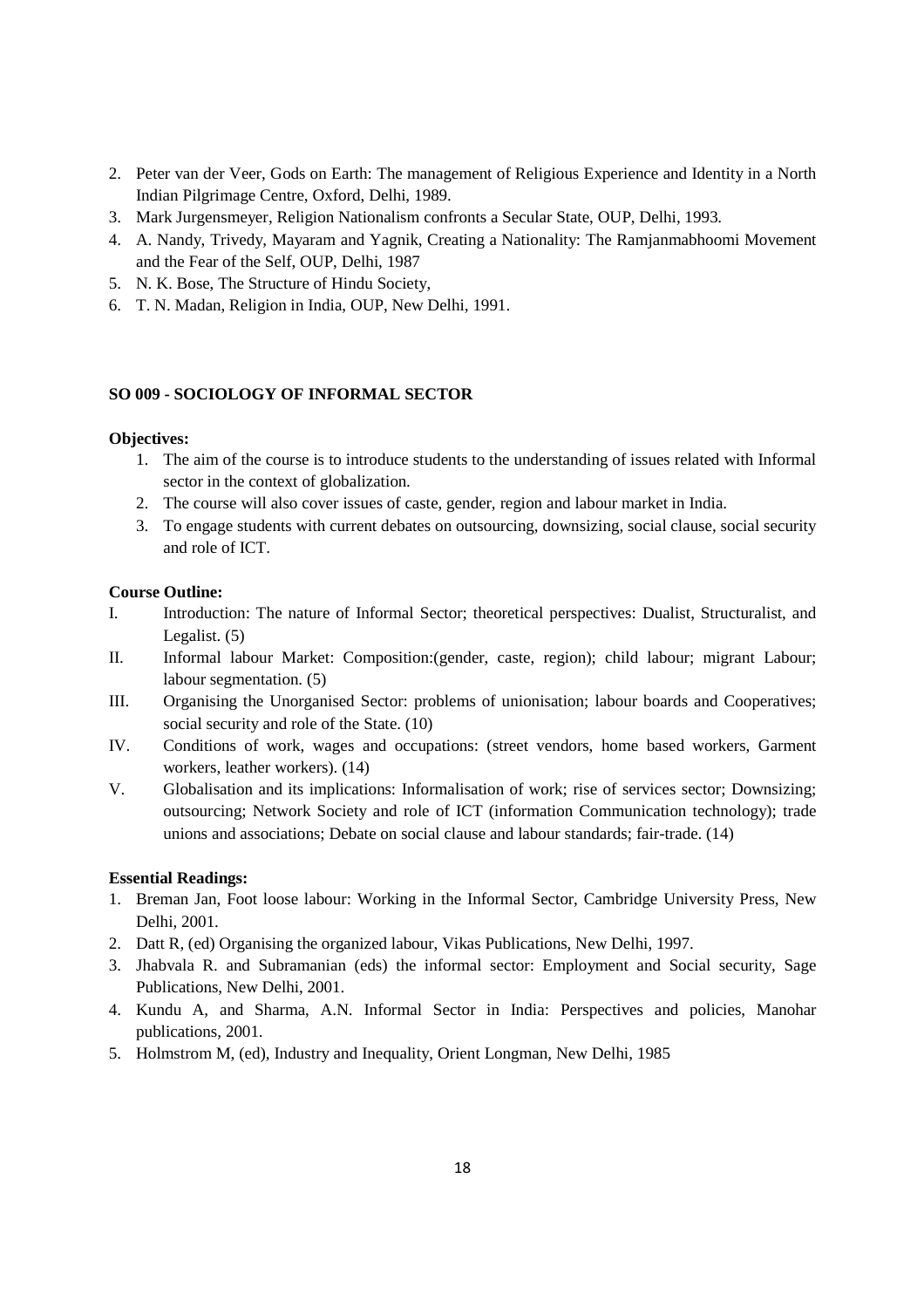## **SO 010 - PUBLIC HEALTH**

#### **Objectives:**

- 1. To understand the socio-cultural context of health issues.
- 2. To make the students aware about emerging issues in health sector with its social context.

#### **Course Outline**:

- I. Module 1 Holistic Concept of Health (3 sessions of two hours each)
	- a. Socio-cultural context and its impact on health
		- b. WHO definition of health
		- c. Mental health
		- d. Urban and rural health issues
- II. Module 2 Traditional Systems of Medicine in India (2 sessions of two hours each)
	- a. Ayurveda
	- b. Yoga
	- c. Unani
	- d. Siddha
	- e. Homeopathy
- III. Module 3 Mahatma Gandhi and Health (3 sessions of two hours each)
	- a. Sanitation and hygiene
	- b. Diet
	- c. Naturopathy
	- d. Leprosy
- IV. Module 4 Primary Health Care (4 sessions of two hours each)
	- a. History of primary health care
	- b. Health care delivery system its structure and functions
	- c. National Health Policy
- V. Module 5 Prominent Issues in Health and Development (5 sessions of two hours each)
	- a. Gender and Health
	- b. Adolescent Health
	- c. National Rural Health Mission
	- d. National Urban health Mission
- VI. Module 6 Approaches to Health and Development (3 sessions of two hours each)
	- a. Health Research in Government and NGO Sector
	- b. Interventions and experiments in health development

- 1. Handbook: Prominent Issues in Health and Development.
- 2. Bodaval R (2005), Evaluation of Health Management Information System in India: Need for Computerized Database in HMIS, Takemi Fellow in International Health,
- 1. Harvard School of Public Health, Boston
- 2. Sachs J D & Bajpai N (2001), The Decade of Development: Goal Setting and Policy Challenges in India, CID Working Paper No 62, Centre for International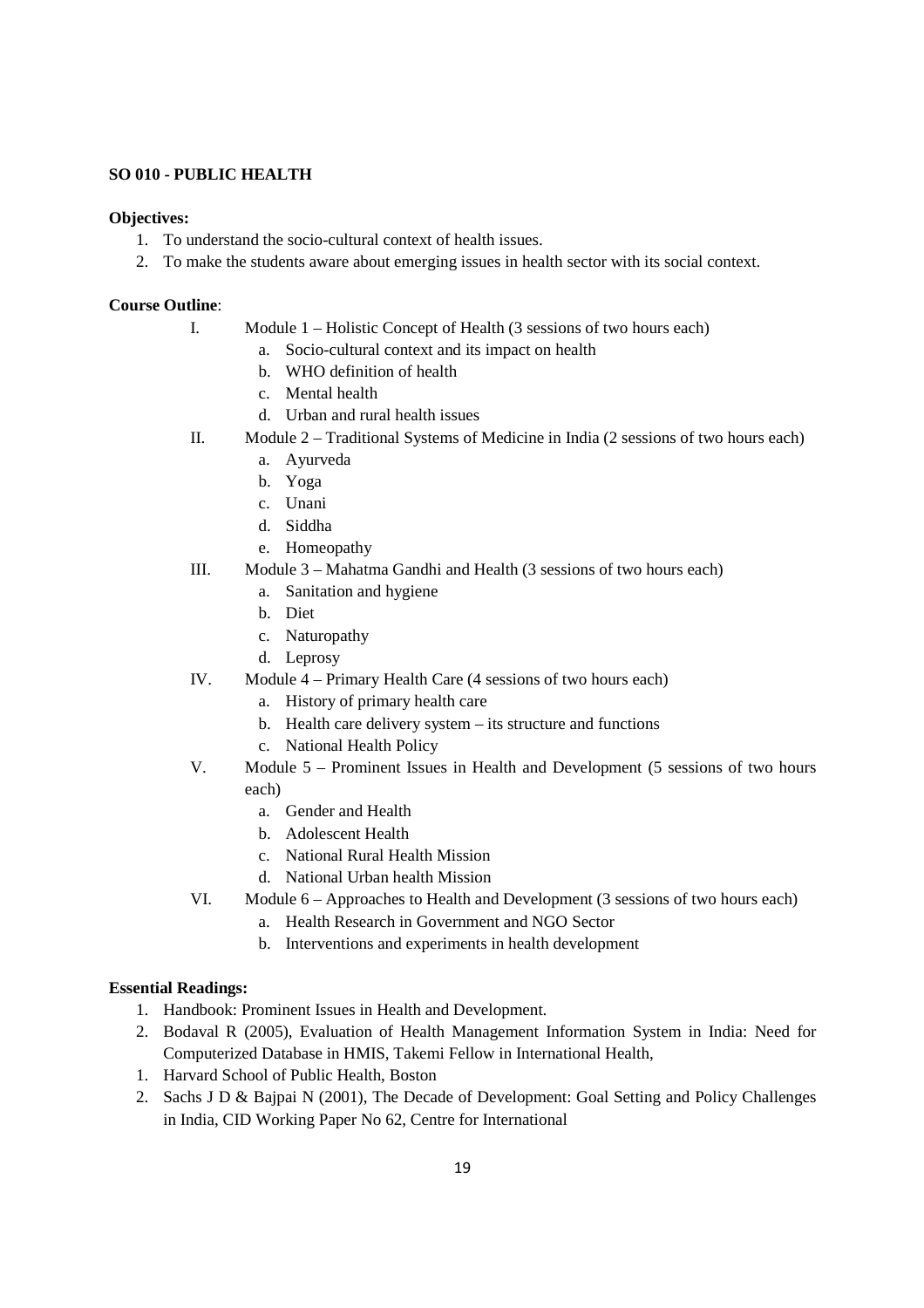- 3. Development at Harvard University
- 4. Preventive medicine by Park and Park
- 5. National Health Policy 2002, source: http://mohfw.nic.in/

Note: Any other text/Article suggested by the subject teacher

#### **SO 011 - INTERPERSONAL RELATIONSHIPS: VIOLENCE AND SEXUALITY**

## **Course Outline:**

- I. Issues of conceptualization, definition, measurent
- II. Family Violence Across the life span: child abuse, violence against intimate partners and women, Elder abuse.
- III. Contexual Issues in India, Globalization, violence and emerging issues.
- IV. Domestic Violence: Social and Cultural
- V. International campaigns, interventions and programs

#### **Essential Readings:**

- 1. Barnet, Ola, Cindy Miller-Penin, R.D.Perrin, 2000. Family Violence Across the Life Span. Sage Publication. Thousand Oak
- 2. Gelles and Loseke. 1993. Current Controversies on Family Violence. Sage Publication. Thousand Oak.
- 3. Renzetti Edleson and Bergen. 2001. Source book on Violence against Women. Sage Publication. Thousand Oak.
- 4. Gondolf, E.W. Batterer Intervention Systems. 2002. Sage Publication. Thousand Oak.
- 5. Madhurima. Violence Against Women. Dynamics of Conjugal Relations. 1996. Gyan Publication, New Delhi.
- 6. Shirwadkar (ed.). Family Violence in India. 2008. Rawat Publication.
- 7. Kudchedkar and Al-Issa. Violence Against Women. 1998. Pencraft International. New Delhi.

# **SO 012 - THEMATIC COURSE**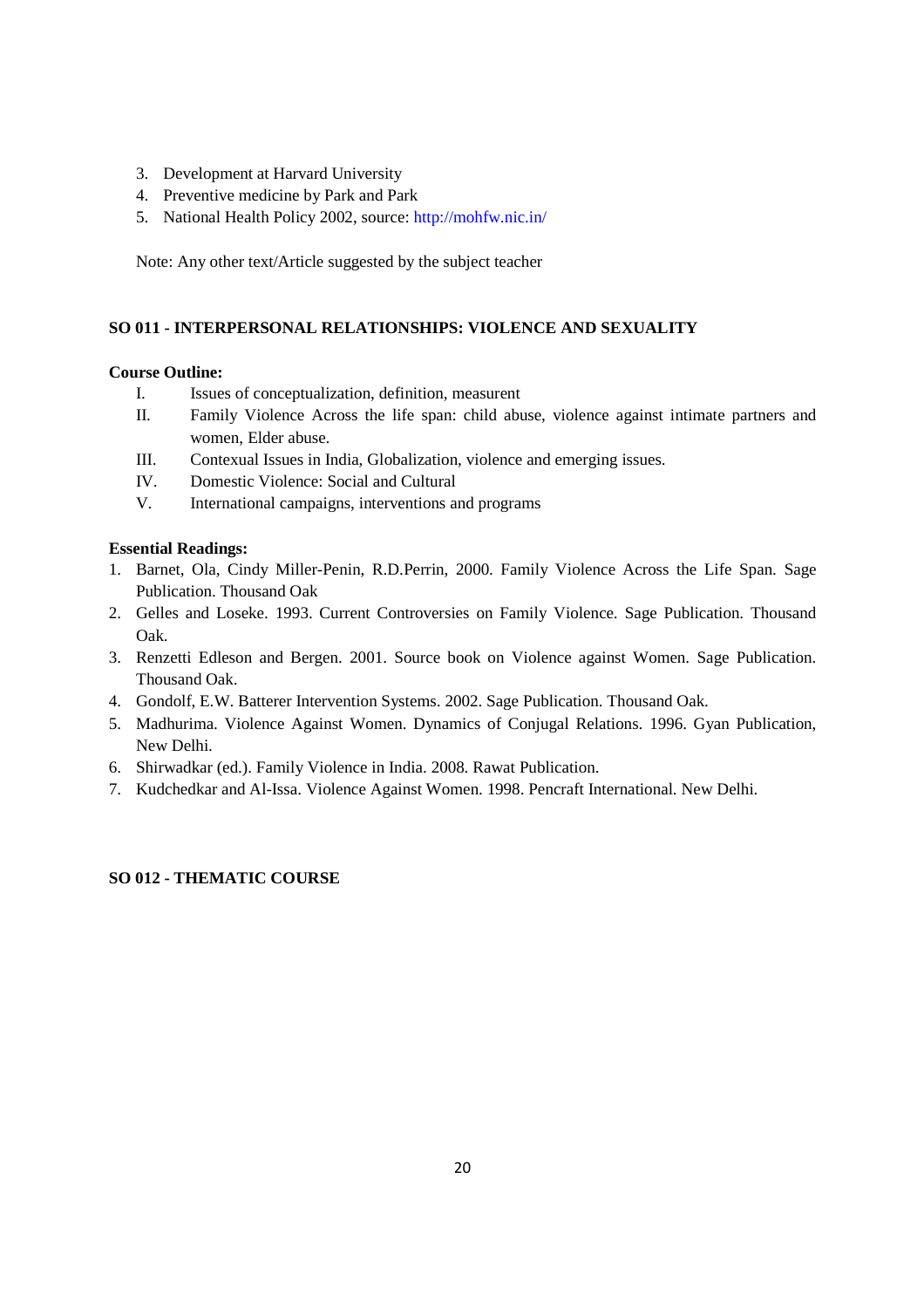### **Semester II**

## **SO 013 INTRODUCTIONS TO SOCIOLOGICAL THEORIES**

### **Objectives:**

- I. To develop the understanding of major sociological perspectives.
- II. To develop the analytical abilities of the students.
- III. To develop research orientation of the students with the understanding of major theoretical perspectives.

## **Course Outline:**

- I. Structuralism: Radcliff-Brown, Levi-Strauss. (10)
- II. Functionalism and Neo Functionalism: (Malinowski, Parsons & Merton), Neo Functionalism: (J. Alexander) (12)
- III. Conflict theory: Mills and Dahrendorf (10)
- IV. a. Phenomenology Alfred Schultz and Peter Berger
	- b. Ethnomethodology Garfinkel and Goffman (16)

### **Essential Readings:**

- 1. Ritzer, George. Sociological Theory.MacGraw-Hill.2000.
- 2. Ritzer, George. Encyclopedia of Social Theory.Vol.I& II.Sage Pub. 2005.
- 3. Giddens and Turner (eds). Social Theory Today, Cambridge: Polity Press, 1987
- 4. Abraham, M.F. Modern Sociological Theory, New Delhi: OUP. 1990
- 5. Haralambos and Holborn. Sociology Themes and Perspectives.Fifth Edition, Collins, 2000.
- 6. Calhoun, Craig, Rojek, Chris & Bryan Turner. The Sage Handbook of Sociology, Sage Publications. 2005
- 7. Ritzer, George and Barry Smart. Handbook of Social Theory.Sage Publications, 2001.
- 8. Adams Bert N., Sydie R. A., Sociological Theory, New Delhi, Vistaar Pub, 2011
- 9. Turner J. H., The Structure of Sociological Theory, Jaipur, Rawat Pub., 1999.
- 10. Lemert Charles, Social Theory: The Multicultural and Classical Readings, Jaipur, Rawat Pub, 2004

#### **References:**

- 1. Turner Bryan S. (Edited), The New Blackwell Companion to Social Theory, Blackwell Publishing Ltd. ISBN: 978-1-405-16900-4, 2009
- 2. Calhoun Craig, (edited), Robert K. Merton: Sociology of Science and Sociology as Science, New York, Columbia University Press 2010
- 3. Schütz, Alfred, Phenomenology of the Social World. Evanston, Ill: Northwestern University Press. 1967
- 4. Greg, M. A Smith Erving Goffman, (Key Sociologists), USA, Routledge , 2006|

Note: Any other text/Article suggested by the subject teacher.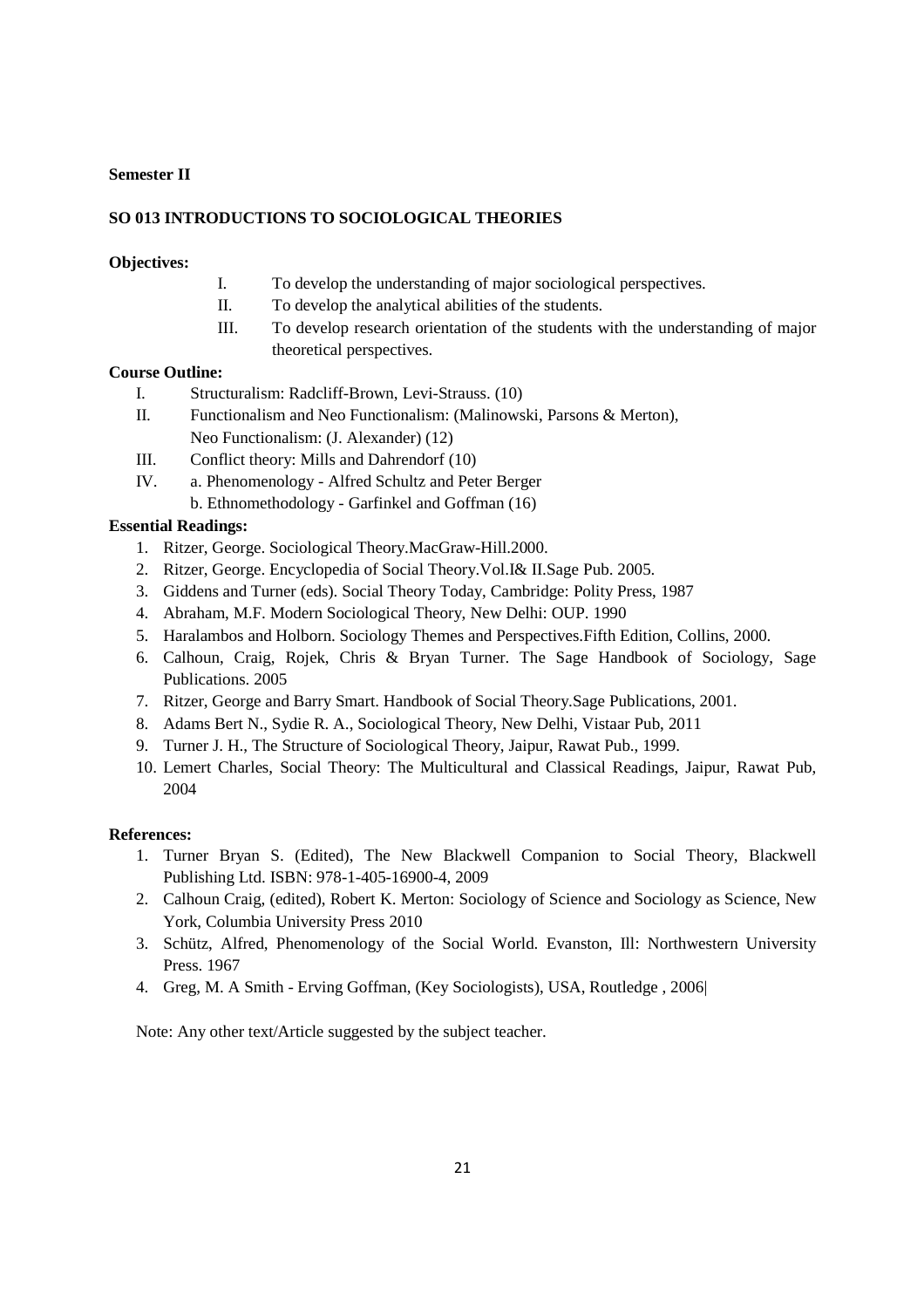## **SO 014 – METHODOLOGY OF SOCIAL RESEARCH**

## **Objectives:**

- 1. To introduce students to the philosophical foundations of social research.
- 2. To acquaint students with the quantitative and qualitative strategies of research

## **Course Outline:**

- I. Positivism and Sociology (10 )
	- d. Comte's Notion of Positivism, Vienna Circle's Positivism
	- e. Objectivity, the position of researcher
	- f. Ethics
- II. Critiques of positivism (13)
	- a. Existential Phenomenology and Ethnomethodology
	- b. Hermeneutics and Critical theory: Gadamer, Apel, Habermas
	- c. Feminist Critiques: Feminist empiricism, reformulation of methods nd Feminist Standpoint Epistemology
	- d. Impact of post-modernism, Post-structuralism.
- III. Quantitative Research Strategies (10)
	- a. Survey
	- b. Structured Interview
	- c. Content Analysis
- IV. Qualitative Research Strategies (14)
	- a. Differences between quantitative and qualitative research
	- b. Ethnography
	- c. Unstructured Interview
	- d. Case Study
	- e. Participatory Action Research
- V. Recent Debates (01)

Combining Quantitative and Qualitative methodology, Triangulation

- 1. Giddens Anthony (1976), New Rules of sociological Research, Hutchinson Publication. Pg. No. 23-32, 54-70, 135-137.
- 2. Sachdev Meetali, Qualitative Research in Social Sciences, Jaipur: Raj Publishing.
- 3. Bryman Alan, (2001) , Social Research Methods, Oxford: Oxford University Press. Pg.No. 4-25, 189-193, 263-287, 289-310, 311-323.
- 4. Seale, Clive (Ed.), (2004), Social Research Methods- A Reader. London: Routledge Publication.
- 5. Corbetta, Piergiorgio (2003), Social Research- Theory, Methods and Techniques, London : Sage Publication. Pg. No. 11-25, 36-54, 117-163, 264-286.
- 6. Henn, Matt, Weinstein, Mark and Foard, Nick (2006), A Short Introduction to Social Research, New Delhi : Vistar Publication. Pg. No. 66-95, 137-140, 149-183.
- 7. Haralambos and Holborn, Sociology: Themes and Perspectives, Harper Collinsm Publishers Limited, 2008
- 8. Somekh and Lewin (ed) (2005), Research Practices in Social Sciences, New Delhi :
- 9. Vistar Publication. Pg. No. 16-25, 33-40, 41-48, 56-64, 89- 96, 121-130, 302-309, 310- 317.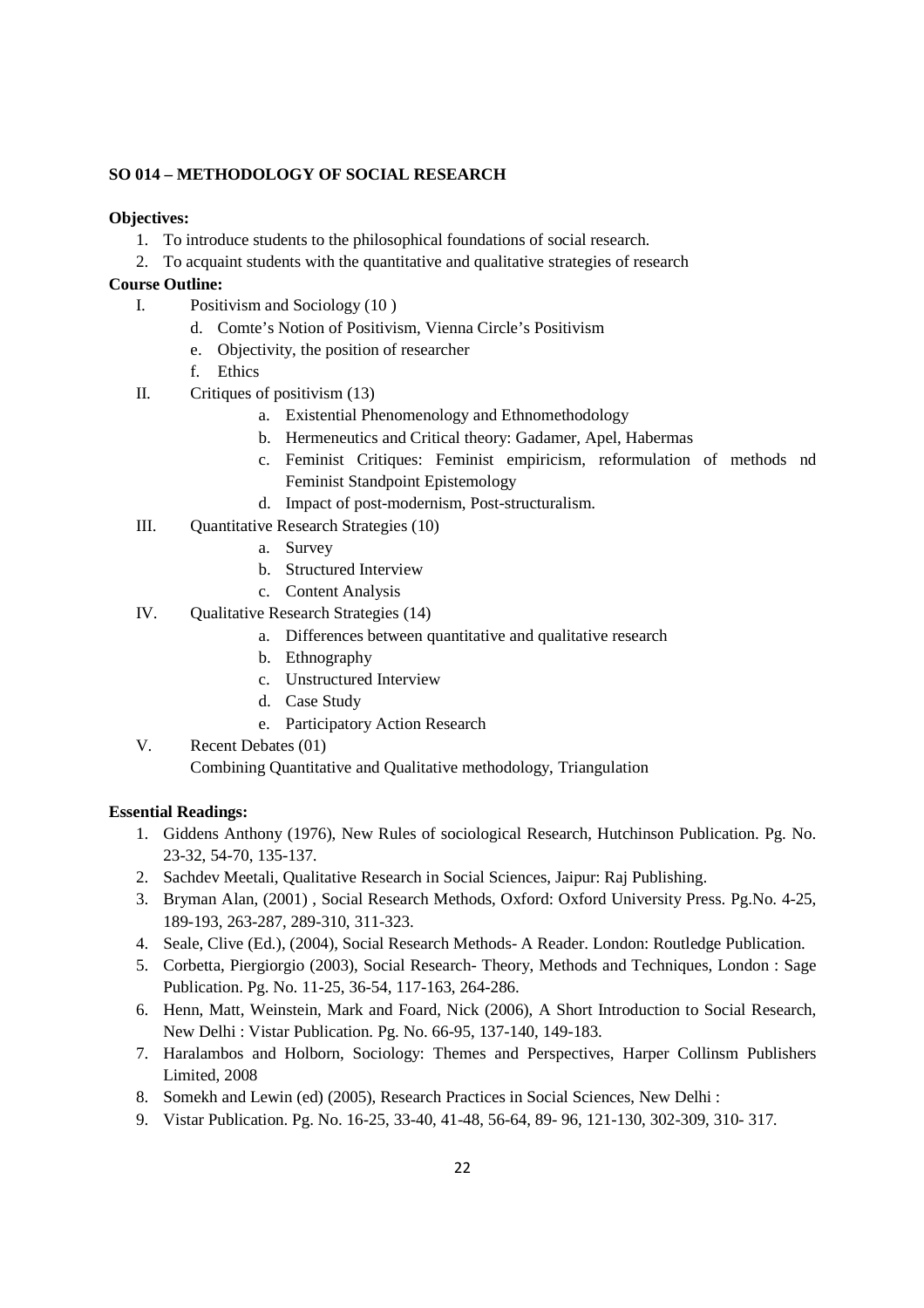## **References:**

- 1. Carol Grbich (2000), New Approaches in Social Research, New Delhi: Sage Publication, Thousand **Oaks**
- 2. Williams Malcolm (2004), Science and Social Science, New York : Routledge Publication.
- 3. Mulkay Michael: Science and the Sociology of Knowledge, London : George Allen and Unwin Ltd..
- 4. Shrinivas M.N, Shah A.M and Ramaswami, E.A (Ed.) (2002), The Fieldworker and the Field (Second Edition), London: Oxford University Press.
- 5. Denzin Norman, Lincoln Yvonna (ed) (2000), Handbook of Qualitative Research, Vol. I, Sage, New Delhi, Thousand Oaks.
- 6. Silverman David (1985), Qualitative Methodology and Sociology, Gower, Vermont.
- 7. Burawoy M. and Joseph Blum, (ed) (2000), Global Ethnography: Forces, Connections and Imaginations, Berkeley and Los Angeles : University of California Press.
- 8. Devine and Heath (1999), Sociological Research Methods in Context, Palgrave.
- 9. Feyerabend Paul (1987), Farewell to Reason, London : Verso.
- 10. Feyerabend Paul (1993), Against Method, London: Verso Press.
- 11. Sarantakos S. (1999), Social Research, Macmillan Press
- 12. Corbetta, Piergiorgio (2003), Social Research- Theory, Methods and Techniques, London : Sage Publication.

Note: Any other text/Article suggested by the subject teacher.

## **SO 0015 Sociology of Education**

## **Objectives**

- 1. To understand the theoretical perspectives in education.
- 2. To analyse the emerging issues in education in India in the context of globalization.

## **Course Outline**

- I. Sociology of Education: Theoretical Perspectives
- II. Theories and Perspectives in the sociology of education.
	- a. Functionalism Emile Durkheim, Kingsley Davis & Wilbert E. Moore
	- b. Conflict/Radical Perspectives Samuel Bowles, Herbert Gintis
	- c. Cultural Reproduction Pierre Bourdieu
	- d. Critical Pedagogy Paulo Freire
	- e. Micro-Interpretative approaches Krishna Kumar
	- f. Educational alternatives Ivan Illich, M.K. Gandhi
- III. School as a system: schooling as process.
	- a. Language as medium of instruction
	- b. Curriculum and identity
	- c. Assessment and evaluation.
	- d. Teacher as change agent.
- IV. Education and society in India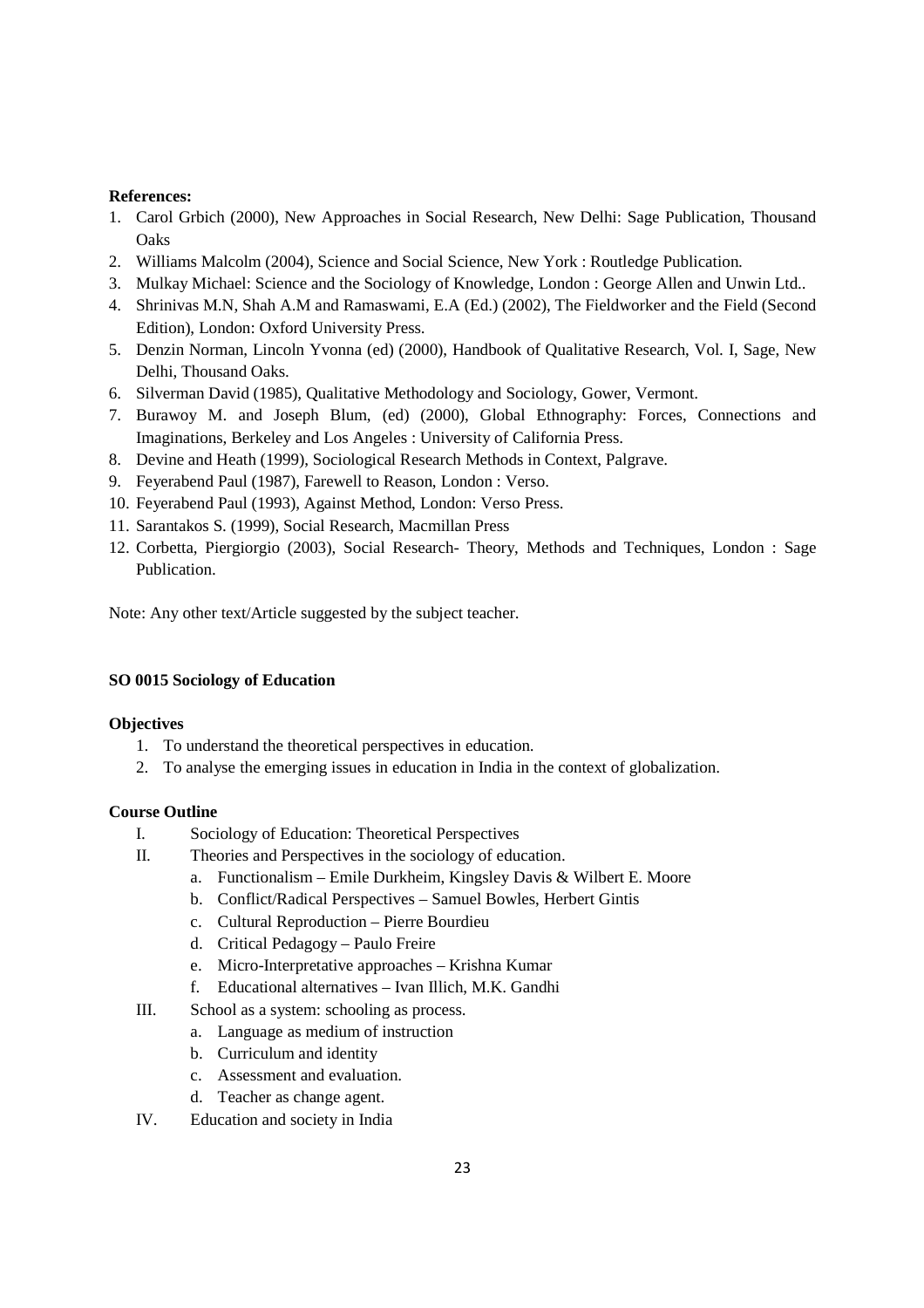- a. Socio-historical context: education in pre-colonial and colonial India.
- b. Education, globalization and economic development
- c. State, ideology and educational policy.

- 1. Acker, S. 1994. Gendered Education: Sociological Reflections on Women, Buckingham: Open University Press.
- 2. Banks. Olive. 1971. Sociology of Education, (2nd Ed.), London: Batsford.
- 3. Banks, James A. and Lynch, James (eds.) 1986. Multicultural Education in Western Societies, London: Holt Saunders.
- 4. Blackledge, D. And Hunt, B. 1985. Sociological Interpretations of Education. London: Crom Helm.
- 5. Brint, Steven. 1998. Schools And Societies. Thousand Oaks, Calif: Pine Forge Press, A Division of Sage.
- 6. Chanana, Karuna. 1979. 'Towards a Study of Education and Social Change'. In Economic and Political Weekly, 27,14 (4):157-64.
- 7. Chanana, Karuna. 1988. Socialization, Education and Women: Explorations in Gender Identity. New Delhi: Orient Longman.
- 8. Chitnis, Suma & P.G. Altbach. 1993. Higher Education Reform in India, Experience and Perspectives, New Delhi: Sage.
- 9. Craft, Maurice (ed.). 1970. Family, Class and Education: A Reader; London: Longman.
- 10. Dreze, Jean and Amartya Sen. 1995. India Economic Development and Social Opportunity. Oxford: Oxford University Press.
- 11. Durkheim, E. 1956. Education and Sociology. New York: Free Press.
- 12. Fennell, Shailaja and Arnot, Madeleine (eds.) 2008. Gender Education and Equality in a Global Context: Conceptual frameworks and policy perspectives, Routledge.
- 13. Friere, Paulo.1972. Pedagogy of the Oppressed, Harmondsworth: Penguin Books.
- 14. Gandhi, M.K.1962. Problems of Education, Ahmedabad: Navjeevan Prakashan.
- 15. Gore, M.S. et.al. (ed.).1975. Papers on the Sociology of Education in India, New Delhi, NCERT.
- 16. Halsay, A.H. et.al: 1961. Education, Economy and Society: A Reader in the Sociology of Education, New York: Free Press.
- 17. Halsey, A.H., Hugh Lander, Phillips Brown and Amy S.Wells, 1997. Education, Culture, Economy and Society, Oxford: Oxford University Press.
- 18. Hurtado, Sylvia ed. Al. 1998. 'Enhancing Campus Climates for Racial/Ethnic Diversity: Educational Policy and Practice'' In The Receiving Higher Education, 21 (3): 279-302.
- 19. Illich, Ivan.1973. Deschooling Society, London: Penguin.
- 20. Jayaram, N.1990. Sociology of Education in India, Jaipur: Rawat Publication.
- 21. Jefferey, R. And Alaka M.Basu. 1996. Girls' Schooling, Women's Autonomy and Fertility Change in South Asia, New Delhi: Sage.
- 22. Jejeebhoy, Shireen. 1995. Women's Education, Autonomy and Reproductive Behaviour. Oxford: Clarendon Press.
- 23. Kamat, A.R. 1985. Education and Social Change in India. Bombay: Somaiya.
- 24. Karabel, J. And A.H.Halsey (eds.) 1977. Powers and Ideology in Education. New York: Oxford University Press.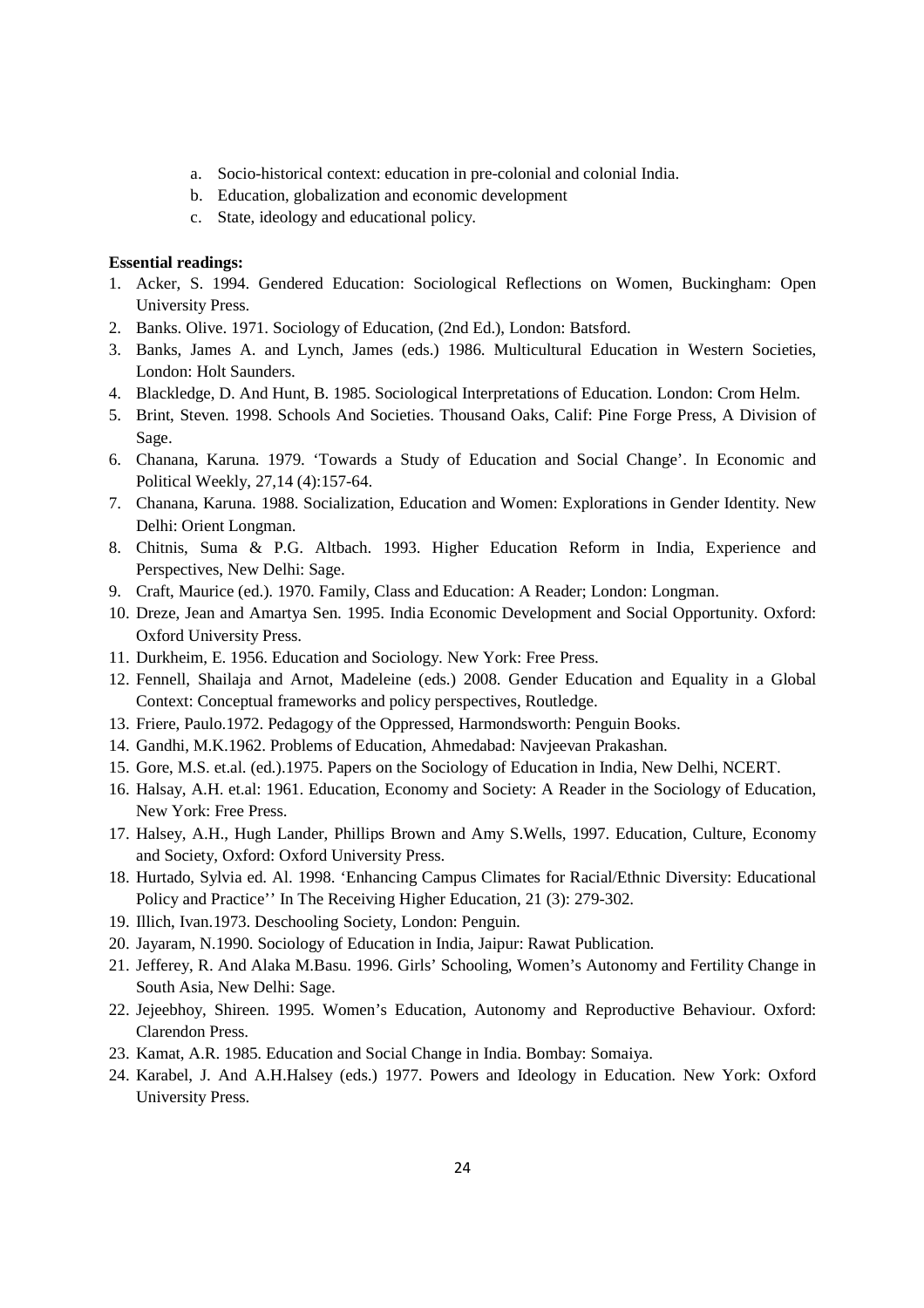- 25. Meighan, Roland and Iram Siraj–Blatchford. 1997. A Sociology of Educating. London: Cassell. Third Edition.
- 26. Naik, J.P. 1975. Quality, Quantity and Equality in Education, New Delhi: Allied Publishers, Whole Book.
- 27. Ramnathan, G. From Dewey to Gandhian Economy. Asia Publishing House.
- 28. Robinson, P. 1987. Perspectives in the Sociology of Education: An Introduction; London: Routledge and Kegan Paul.
- 29. Sen, Amartya. 1992. Inequality re-examined. Delhi: Oxford University Press.
- 30. Shatrugan, M.1988. Privatising Higher Education, EPW.pp.2624.
- 31. Tyler, William. 1977. The Sociology of Educational Inequality. London: Methuen.

# **SO 016 - MODERN INDIA: ISSUES AND PERSPECTIVES**

#### **Course Outline:**

- I. Thick descriptions of contemporary Indian society, travelogues, journalistic accounts, historical sociological accounts.
- I. Colonialism, nationalism and rise of modern Institutions, debates on colonial modernity, science and development
- II. Debating Modernity in India, the modernization paradigm, 'mistaken' modernity, 'our' modernity, entrenched modernity, modernity at large, alternate dalit modernity, gender and modernity.
- V. Patterns of exploitation, sub -ordination, and exclusion: gendered labour markets, new classes, footloose labour, disinherited peasantry, alternate circuits of survival.
- VI. Community and Identities: constructivist, and substantivist accounts.
- VII. New articulations and collective actions.

#### **Essential Readings:**

- 1. Pavan Mishra, Butter Chicken in Ludhiana, Penguin, New Delhi, 1995.
- 2. P.Sainath, Everybody Loves a Good Draught, Penguin, New Delhi, 2005
- 3. Sujata Patel, Krishna Raj & Jasodhara Bagchi (eds), Thinking Social Science, Sage, New Delhi, 2002.
- 4. Stuart Cambridge & John Harris, Reinventing India, Oxford University Press, New Delhi, 2000.
- 5. Romilla Thappar (ed) India Another Millenium, Viking, New Delhi, 2000.
- 6. Meera Nanda, Prophets Facing Backward, Permanent Black, New Delhi, 2004.
- 7. Surinder, S. Jodhka (ed), Community and Identities, Sage, New Delhi, 2001.
- 8. Raka Ray and Mary Fainsod Katzenstein (eds), Social Movements in India, Oxford University Press, New Delhi, 2005.

## **SO 017 - SOCIOLOGY OF DISASTERS AND DISASTER PLANNING**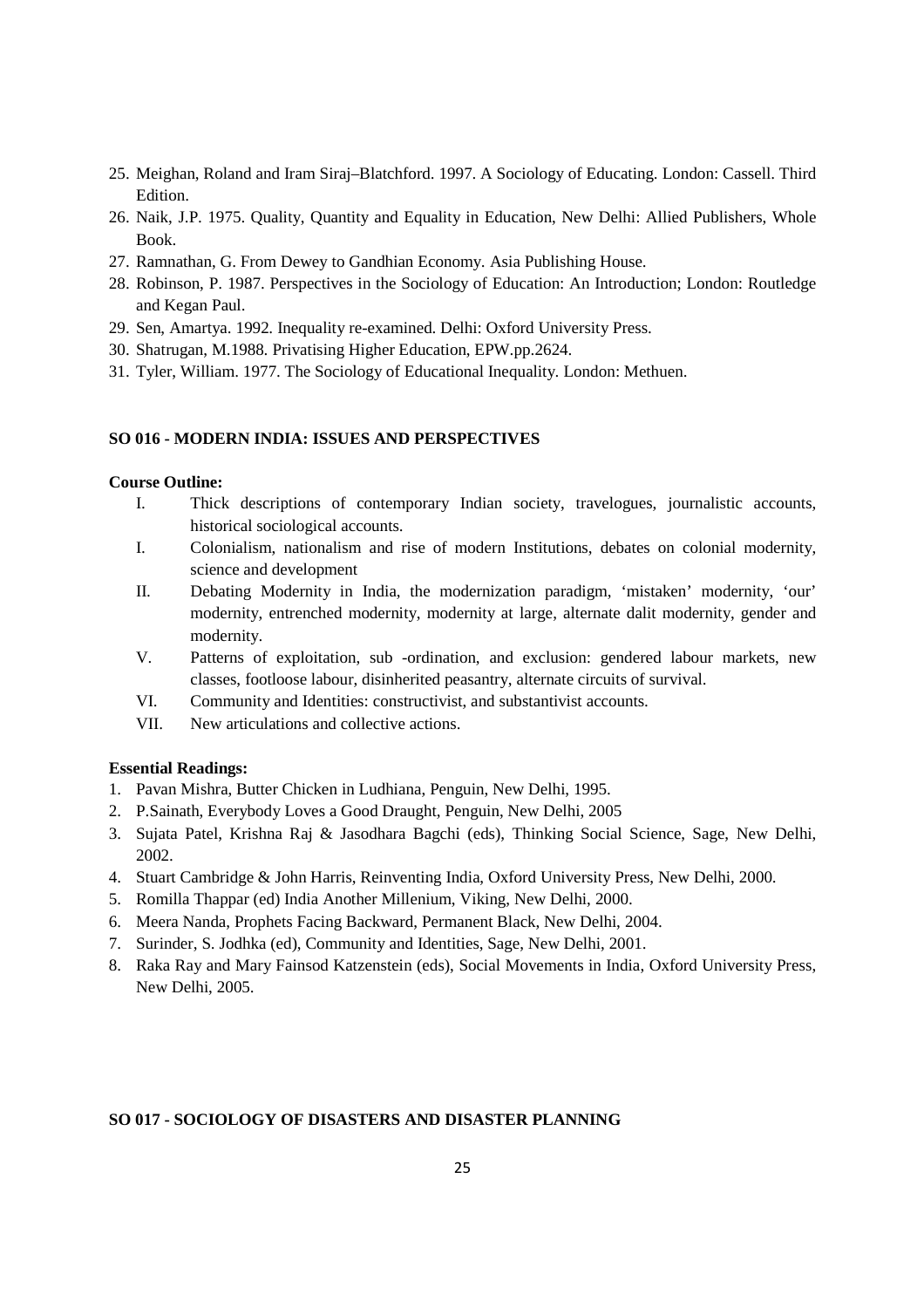#### **Course Outline:**

- I. Concepts, definitions and Nature of disasters.
- II. Causes and Types of Disasters: famines, floods, earthquakes, epidemics, wars, industrial disasters, nuclear disasters.
- I. The effects and aftermath of disasters: victims and survivors
- II. The Welfare State and Disasters: the role of the state in preventing, apprehending and managing disasters.
- III. Disasters and civil Society: meaning of Disasters, the role of voluntary organizations, political organizations, citizens associations international bodies.

# **Essential Readings:**

- 1. Veena Das and Ashis Nandy: 'Violence, Victimhood and the Language of Silence', Contributions to Indian Sociology.
- 2. Dhirendra Sharma, India's Nuclear Estate (New Delhi: Lancers, 1983).
- 3. P.N.Haksar et. al., : A Statement of Scientific Temper, Bombay: Nehru Centre, 1981.
- 4. Ashish Nandy: Science, Authoritarianism and Culture.
- 5. Praful, Bidwai : Atomic Power on the Run, The Times of India, 13-15 October 1986
- 6. Dhirendra Sharma (ed.): The Indian Atom: Power and Proliferation (New Delhi: Philosophy and Social Action, 1986).
- 7. Dhirendra Sharma, India's Nuclear Estate
- 8. Ashis Nandy : The Bomb, The Illustrated Weekly of India, 4 August 1985
- 9. Jatinder K. Bajaj : The Bhopal Tragedy: The Responsibility of the Scientific Community',
- 10. Sunil Sahasrabudhey, Bhopal: Science Must Share the Blame, PPST Bulletin, 1985, 5, pp. 6-14,25-9
- 11. Shiv Visvanathan Bhopal: The Imagination of a Disaster, Alternatives, 1986, II, pp. 147-65.
- 12. Sen Amartya (1981) Poverty and Famines New Delhi:OUP

## **SO 018 – SOCIOLOGY OF MIGRATION**

#### **Objectives:**

- 1. To understand the relationship between migration and settlement patterns in the world system
- 2. To compare and contrast local, regional and international migration trends.

# **Course Outline:**

- I. Theories of Migration; Dimensions of Gender, Caste and Class
- II. Migration in Capitalist system; Migration and the World Economic System.
- III. South Asians Diaspora: Issues of Ethnicity, Identity and Assimilation; Nationalism and Nation building
- IV. India: Development and displacement; Involuntary Migration, Peasants and Labour migration, Seasonal migration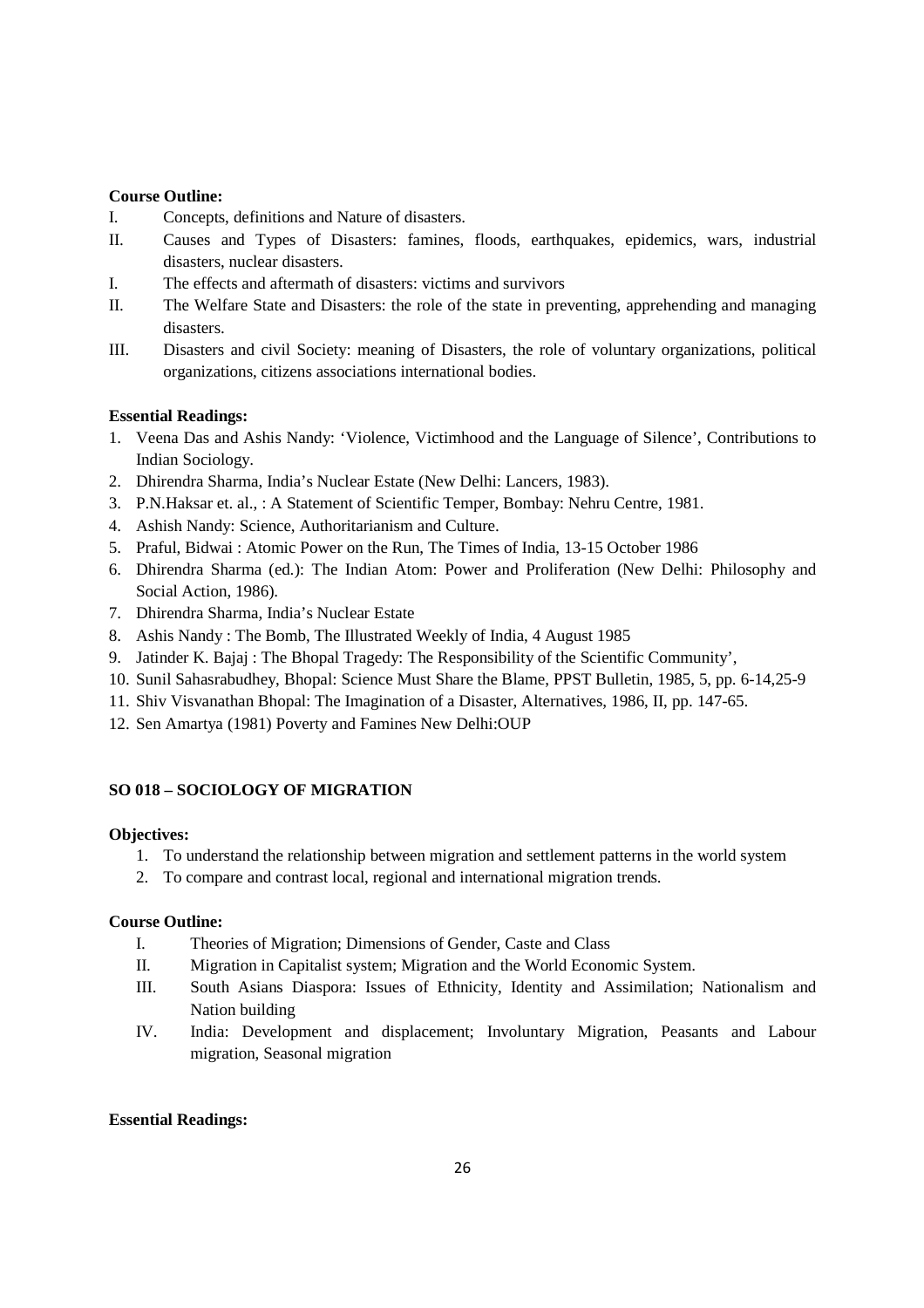- 1. Lydia Potts: The World Labour Market, Zed books Ltd., London and New Jersey, 1990.
- 2. Stephen Castles and Mark J. Miller: The Age of Migration, The Gulford Press, New York, 1993.
- 3. Loes Schenk Sand Bergen (ed.): Women and Seasonal Labour Migration, Sage Publication, New Delhi, London, 1995.
- 4. Brinley Thomas: Migration and Urban Development, Methuen and Co. Ltd., London, 1972.
- 5. Omprakash Mishra (ed.): Forced migration, Manak Publication, Delhi, 2004.
- 6. Milton Israel and N.K.Wagle: Ethnicity, Identity, migration, The Centre for South Asian Studies, University of Toronto, 1993.
- 7. Haimanti Roy, Partitioned Lives, Oxford, New Delhi, 2012.
- 8. Jan Breman, Of Peasants, Migrants and Paupers, Oxford, Delhi, 1985
- 9. Jana Evans Braziel and Anita Mannur (ed), Theorizing Diaspora, Blackwell Publishing,2003.
- 10. P.R. Char, Mallika Joseph, Suba Chandran (ed), Missing Boundaries, Manohar, New Delhi, 2003.
- 11. Crispin Bates (ed), Community, Empire and Migration, Orient Longman, New Delhi, 2001.
- 12. D.C.Sah, Involuntary Migration, Ravat,New Delhi, 2003.

Note: Any other text/Article suggested by the subject teacher.

# **SO 019 - SOCIOLOGY OF MEDIA AND EVERYDAY LIFE**

### **Course Outline:**

- I. Culture, Society and Economy, Classifying Culture, Key concepts, Cultural Sociology, Sociology of Culture, cultural studies
- I. Media and Modernity, Social History of media.
- II. The problem of everyday life: fashion, music, tourism, counterculture
- III. Theories of Media and popular culture: (Culture, ideology and hegemony, propaganda model, critical media research, aristocracy of cultures)
- IV. Politics of Representation, engaging with the 'other' Postmodern turn and new media.
- V. Combining Methodologies: decoding culture, new ethnography, reading discourses, genealogical analysis, analyzing global contexts

## **Essential Readings:**

- 1. Asa Briggs & Peter Burke, A Social History of the Media, Polity Press, Cambridge 2005.
- 2. Jan van Dijk, The Network Society, Sage, London, 2006
- 3. Don Robotham, Culture, Society and Economy: Bringing Production Back in, Sage, London 2005
- 4. John Nguyet Erni and Ackbar Abbas , Internationalising Cultural Studies, Blackwell, London, 2005.
- 5. David Inglis, Culture and Everyday Life, Routledge, 2005.
- 6. Stuart Hall (ed). Representation, Sage, London, 2001
- 7. Ash Amin and Nigel Thrift (eds) Cultural Economy Reader, Blackwell, London, 2004.
- 8. Elizabeth Long (ed). From Sociology to Cultural Studies, Blackwells, 1997
- 9. Anne Gray, Research Practice for Cultural Studies, Sage, London, 2005.

## **SO 020 – SOCIOLOGY OF SCIENCE**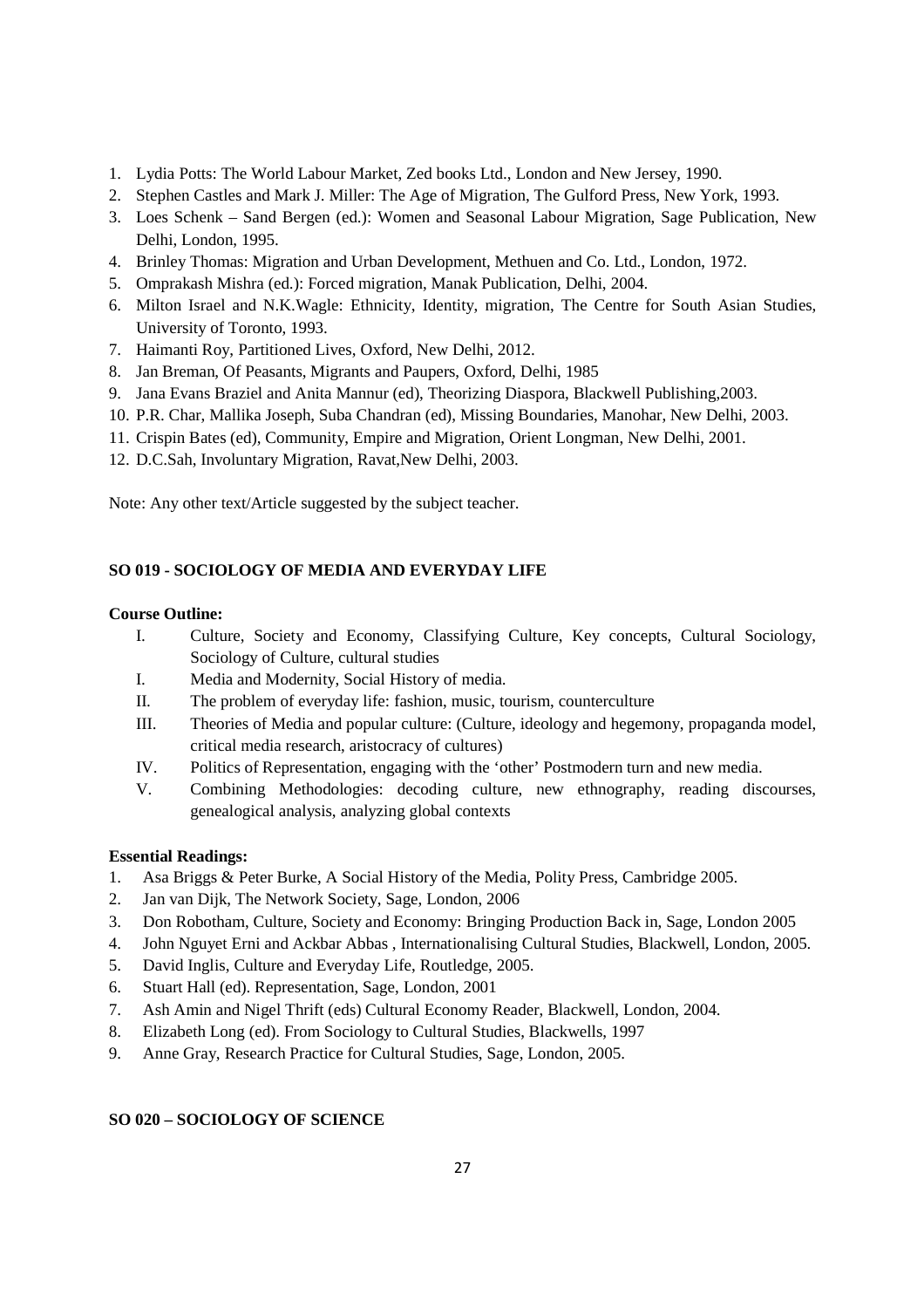#### **Course Outline:**

- I. Perspectives in the Philosophy, History and the Sociology of Science
- II. The Social Construction of Scientific Knowledge
- III. Science and the State in India, Colonial and Post Colonial Science and Technology Policy, Programs and Institutions (CSIR, IIT)
- IV. Science, Society and Social Movements in India and the West (People Science Movements)
- V. Science, Ethics, Religion and Culture

## **Essential Readings:**

- 1. Shiv Visvanathan : Organising for Science, OUP, New Delhi, 1985.
- 2. Ashish Nandy (ed.): Science, Hegemony and Violence, OUP, New Delhi, 1988.
- 3. Barry Barnes (ed.): Sociology of Science,
- 4. Deepak Kumar : Science and the Raj, OUP, New Delhi, 1997
- 5. William Malcolm: Science and Social Science : An Introduction, Routledge, London 2000

## **SO 021 – HUMAN RESOURCES, INDUSTRY AND SOCIETY**

#### **Course Outline:**

- I. Theoretical approaches: Management, Human Relations, Work orientation, Post Modernity, Human Subjectivity.
- II. Work and the Social Context, Technology and Work Experience.
- III. Structuring of work in industrial organisation.
- IV. Human Resources at work: Stress, well being and Management.
- V. Globalization, information technology, Fordism and Post-fordism. New pattern of management

#### **Essential Readings:**

- 1. Caplow, T. The Sociology of Work, 1970, University of Minnesota Press.
- 2. Gisbert Pascaul: Fundamentals of Industrial Sociology, Bombay: Tata McGraw Hill, 1972.
- 3. Schneider, Eugnene: Industrial Sociology, New York: McGraw Hill Book Company, 1969, Part 1, 2 and 3.
- 4. Watson, Tony: Sociology, Work and Industry, London; Routledge and Kegan Paul, 1995.
- 5. Miller, D.C. & Form, W.H.: Industrial Sociology, New York: Harper and Row, II Ed.

## **SO 022 - RURAL SOCIOLOGY**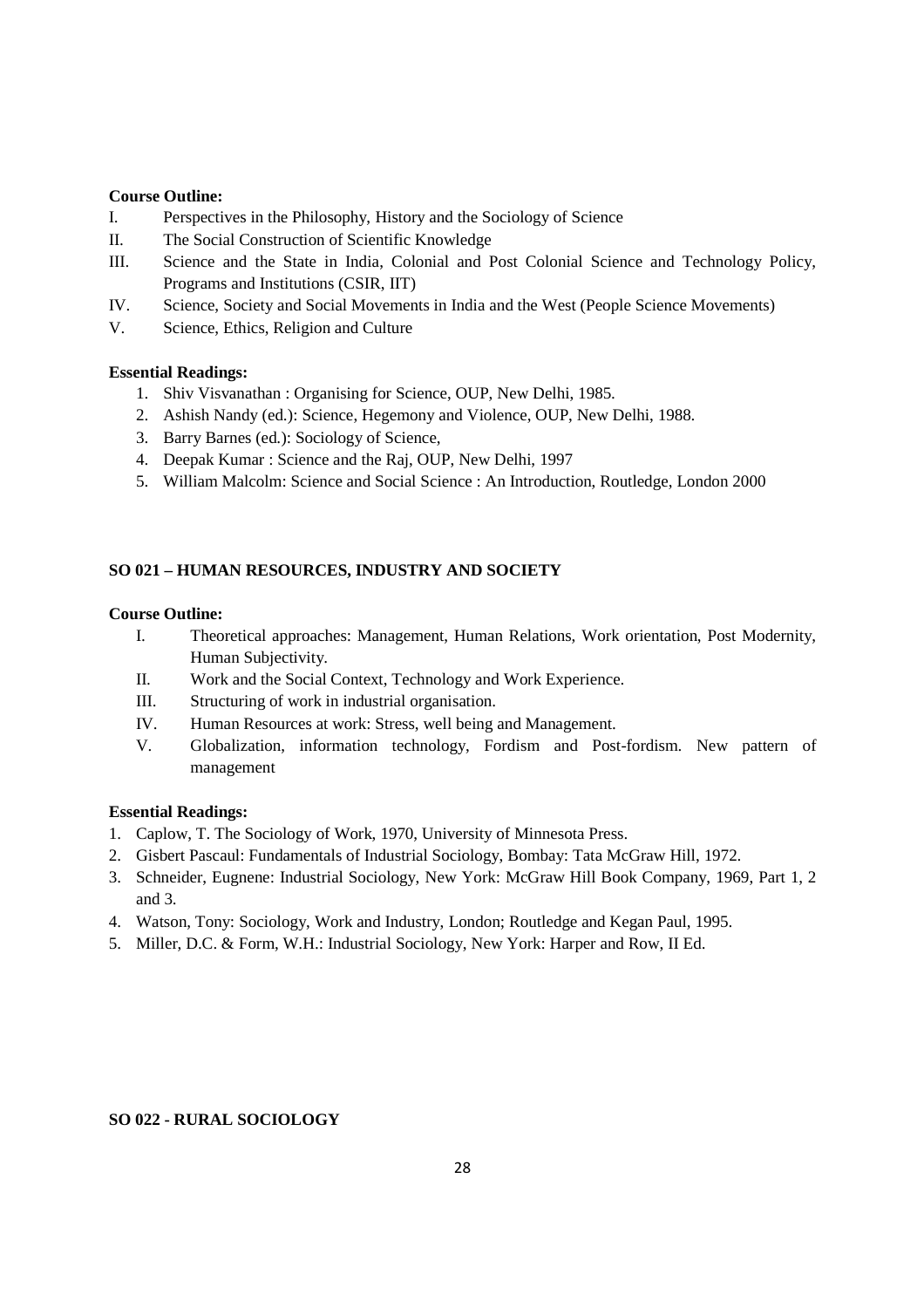## **Objectives:**

- 1. To introduce students to the changing dynamics of rural society.
- 2. To analyse the structures of caste, class, tribe and gender in the context of rural society.

## **Course Outline:**

- I. Introducing Rural Sociology and Rural Development
	- a. Study of Rural Sociology in India
	- b. Village Studies in India
	- c. :Conceptualizing Rural Development
	- d. Historical evolution of the concept of rural development in Indian context
	- e. Rural Economy and Development
	- f. Indian State's policy of development towards rural society.
- II. Social Structures, Agrarian Structure and Institutions
	- a. Agrarian relations and Mode of Production debate, Land Ownership and its types, Land Reforms in India, Gender and Land Relations
	- b. Caste, class and power
	- c. Gender issues in Rural India
	- d. Panchayati Raj System, 73rd Amendment , Cooperative Movement, Green Revolution
- III. Poverty Alleviation Programmes and Challenges for Rural Development
	- a. Policy of Indian State towards Poverty Alleviation (Poverty Alleviation Programmes- CDP, IRDP, EGS, NREGA, MICROFINANCE )
	- b. Rural Livelihoods (Bonded labour, Migrant labour and Landless labour, Land Alienation ), Rural Poverty ( class, caste, tribe and gender ), Water Crisis, Agrarian Crisis: Debt and Farmers Suicides
- IV. Voices of Rural Society
	- a. Farmer's Movements
	- b. Rural Women's Movements
	- c. Non Governmental Intervention in Rural Development
	- d. Corporate Social Responsibility in Rural Development

- 1. Breman, J (2007): The Poverty Regime in Village India. Oxford University Press
- 2. Thorner, Daniel and Thorner, Alice: Land and Labour in India, Bombay: Asia Publications, 1962
- 1. Desai, A.R.: Rural Sociology in India. Bombay: Popular Prakashan, 1977.
- 2. Omvedt, Gail: Land, Caste and Politics, Delhi University. 1987.
- 3. Agarwal, B (1989): Rural Women, Poverty and Natural Resources: Sustenance,
- 4. Sustainability and Struggle for Change, *Economic and Political Weekly,* 24(43), WS-46-WS112.
- 5. Agarwal, B (1994): A Field of One's Own: Gender and Land Rights in South Asia. Cambridge: Cambridge University Press.
- 6. Brahme, S and A, Upadhaya (1979): (2004): Agrarian Structure, Movements and Peasant Organizations in India. Maharashtra, Vol:II. New Delhi:V.V. Giri National
- 6. Labour Institute, Uttar Pradesh: Manak Publications.